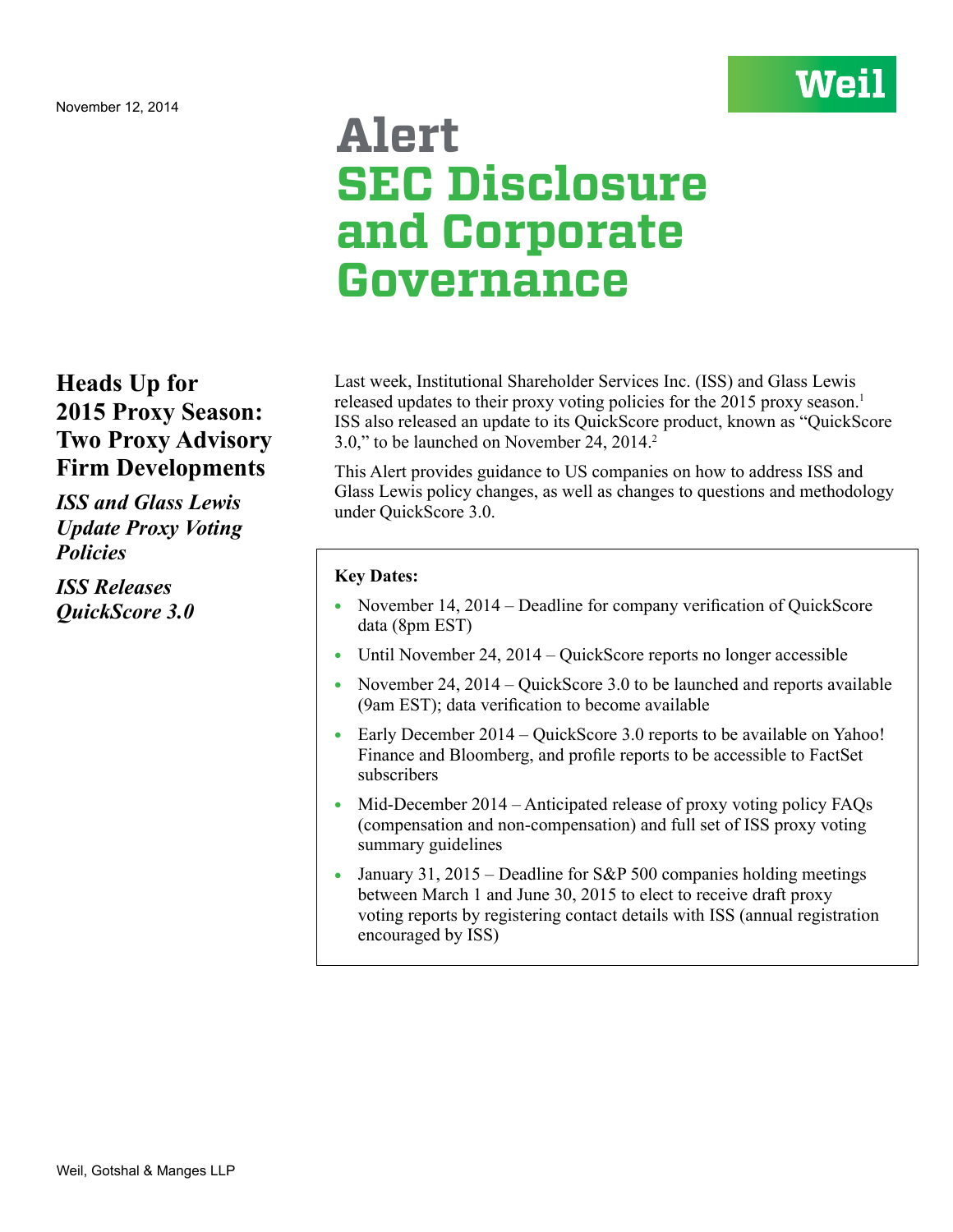

#### **Changes to ISS and Glass Lewis Proxy Voting Policies**

ISS and Glass Lewis proxy voting policy updates for the 2015 proxy season relate to:

- Unilateral bylaw/charter amendments
	- $\circ$  ISS and Glass Lewis have adopted new policies pursuant to which they will generally issue negative vote recommendations against directors if the board amends the bylaws or charter without shareholder approval in a manner that materially diminishes shareholder rights or otherwise impedes shareholder ability to exercise their rights
- Independent board chairs
	- $\circ$  ISS has revised its policy relating to shareholder proposals calling for an independent board chair with more focus on whether the chairman/CEO roles are combined and less focus on the role of the lead director – which ISS states should lead to a higher level of shareholder support for independent chair shareholder proposals (presumably through more ISS recommendations to vote for the proposal)
	- $\circ$  Glass Lewis has revised its policy to provide that it will recommend against the governance committee chairman where the company has neither an independent chairman nor an independent lead director
- Litigation rights, including exclusive venue, fee-shifting and mandatory arbitration bylaws
	- $\circ$  ISS has revised its policy to apply to proposals relating to bylaws impacting litigation rights more broadly (not just exclusive forum bylaws) which have a material impact on shareholders' litigation rights, including bylaws which mandate fee-shifting or arbitration
	- $\circ$  Glass Lewis has revised its policy to provide that it will issue negative vote recommendations against directors where the board has unilaterally amended the company's governing documents to reduce or remove shareholder rights, including bylaws which mandate fee-shifting or arbitration; Glass Lewis policy is not tied to whether there is a shareholder proposal on the ballot

ISS has also adopted a new Equity Plan Scorecard and amended its policies applicable to shareholder proposals relating to political contributions and greenhouse gas emissions, as described below.

Glass Lewis has issued several additional policy updates, including in relation to proxy access and provisions adopted pre-IPO, as discussed briefly below.

The policy revisions relating to independent chair shareholder proposals and the scorecard approach to evaluating equity plans broadly reflect ISS' policy changes as proposed.<sup>3</sup> ISS did not preview the policy changes relating to unilateral bylaw/charter amendments, litigation rights, political contributions or greenhouse gas emissions. Glass Lewis does not release its proposed policy changes for comment in advance of adopting final policy changes.

#### **1. Unilateral Bylaw/Charter Amendments**

#### *ISS Policy – NEW*

Under its existing policy, ISS will issue negative vote recommendations against directors individually, committee members or the entire board due to "material governance failures." In previous years, ISS applied this policy to, among other things, unilateral bylaw amendments that ISS considered to be detrimental to shareholders. For example, in 2014, ISS issued negative vote recommendations against directors at companies that adopted bylaws prohibiting director nominees from receiving payments from third parties (such as activists).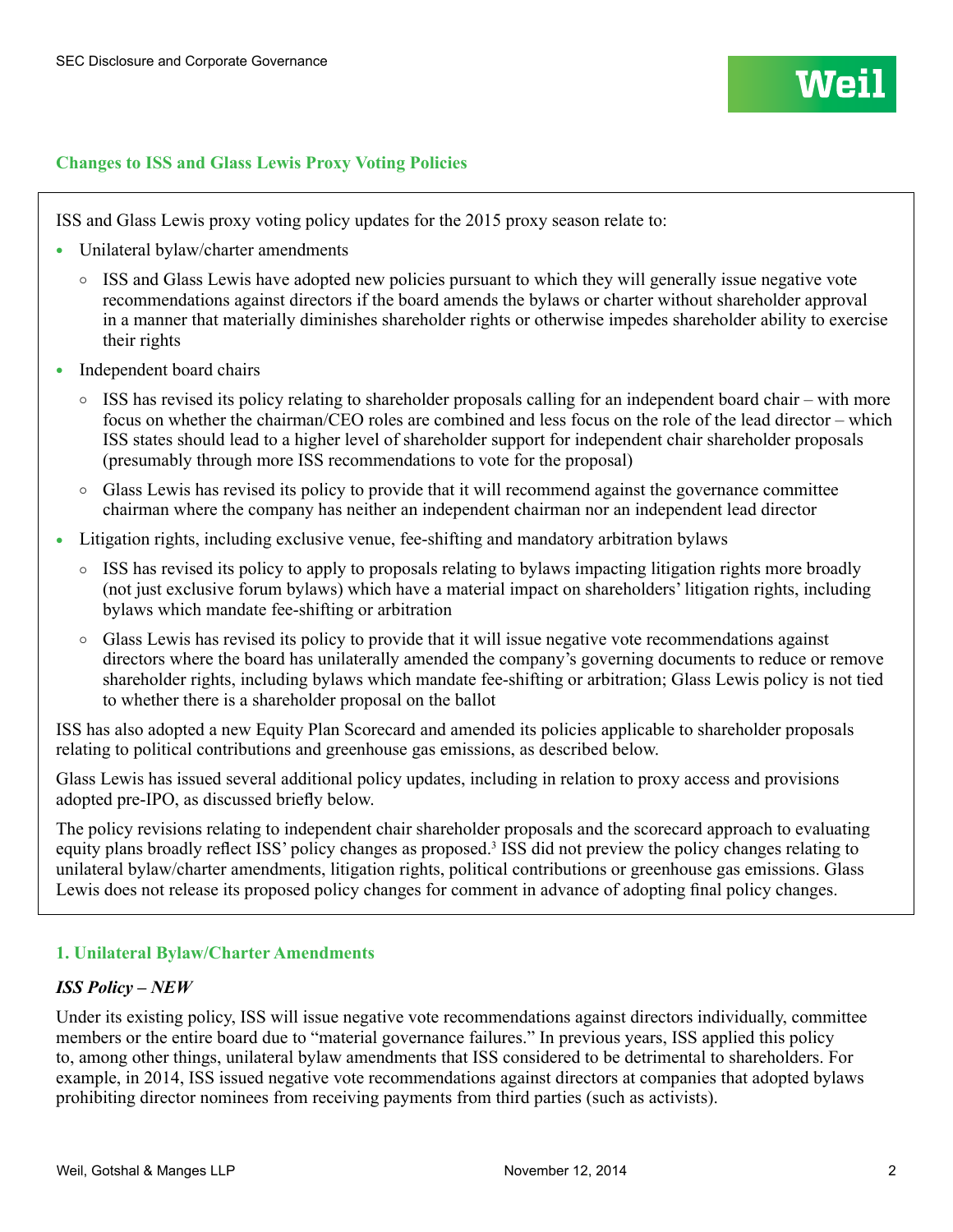For 2015, ISS has adopted a stand-alone policy codifying how ISS applies the "material governance failures" policy to board adoption of certain bylaw/charter amendments without shareholder approval (although note that charter changes typically require shareholder approval). ISS may continue to apply the umbrella "material governance failures" policy to other circumstances as it deems appropriate. Under the new stand-alone policy, ISS will generally issue negative vote recommendations against directors individually, or against committee members or the entire board (except new nominees, who it considers case-by-case) if the board amends the company's bylaws or charter without shareholder approval in a manner that materially diminishes shareholders' rights or that could adversely impact shareholders. ISS will consider the following factors in formulating its recommendation:

- The board's rationale for adopting the amendment without shareholder approval
- Disclosure of any significant engagement with shareholders regarding the amendment
- Level of impairment of shareholders' rights caused by the amendment
- <sup>l</sup> The board's track record with regard to unilateral board action on bylaw/charter amendments or other entrenchment provisions
- **Ownership structure**
- Existing governance provisions
- <sup>l</sup> Whether the amendment was made prior to or in connection with an IPO
- <sup>l</sup> Timing of the amendment in connection with a significant business development
- Other factors that may be relevant to determining the impact of the amendment on shareholders

It is unclear how ISS recommendations will be impacted by the factors listed above. It is also unclear whether certain bylaw/charter amendments will be considered by ISS to be so egregious as to warrant negative recommendations regardless of the existence of any counterbalancing or mitigating factors. Moreover, it is unclear whether ISS will only review *recent* unilateral board actions (which it is focusing on pursuant to its revisions to QuickScore, as discussed below), or whether it instead will take a fresh look every year at *all* bylaws unilaterally adopted by the board, no matter when they were adopted (as it does annually with respect to other governance features it considers problematic, such as whether the company has a shareholder rights plan in place).

ISS has not specified in its proxy voting policy what types of amendments it will view as materially diminishing shareholder rights, although in an email to subscribers announcing the policy changes on November 6, 2014, it mentioned as examples the unilateral extension of a poison pill or an increase in the percentage of shares required to call a special meeting. We anticipate that the forthcoming ISS FAQs will include more examples of amendments that ISS considers materially diminish shareholder rights. In the meantime, additional guidance can be gleaned from the recent addition to QuickScore of a question that mirrors this new stand-alone policy. In the QuickScore context, ISS considers the following amendments to be material, without limitation (some of which would typically require shareholder approval):

- Diminishing shareholder rights to call a special meeting or act by written consent
- Classifying the board
- Increasing authorized capital
- Lowering quorum requirements

In addition, we would also expect that bylaws that disqualify director nominees who receive compensation from anyone other than the company would result in negative vote recommendations from ISS, as described in ISS FAQs published in January 2014.4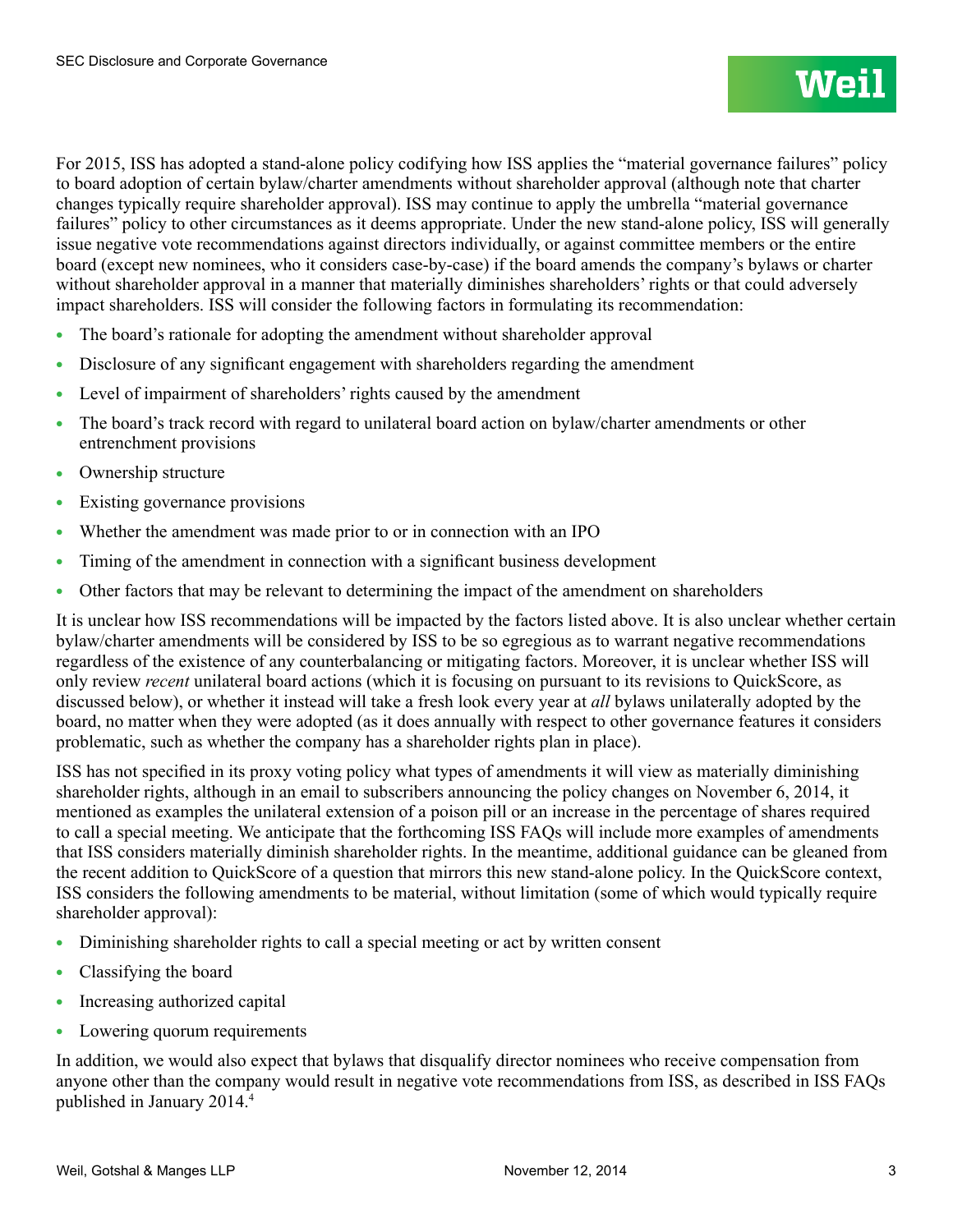## *Glass Lewis Policy – NEW*

Glass Lewis has adopted a new policy for 2015 pursuant to which it will recommend that shareholders vote against the chairman of the governance committee – or the entire committee – where the board has unilaterally amended the company's governing documents to reduce or remove important shareholder rights, or otherwise to impede the ability of shareholders to exercise such rights. Examples include amendments that:

- Eliminate or limit the ability of shareholders to call a meeting or act by written consent
- Increase the vote requirements for charter or bylaw amendments
- I Limit the ability of shareholders to pursue full legal recourse, such as bylaws requiring arbitration or fee-shifting/ loser-pays bylaws
- Classify the board
- <sup>l</sup> Eliminate the ability of shareholders to remove a director without cause

As discussed below, Glass Lewis has a separate policy in relation to exclusive forum bylaws.

## *What To Do Now?*

- <sup>l</sup> Companies that have amended bylaws in a way that ISS may consider to materially diminish shareholder rights should prepare to engage with ISS and investors, and may wish to consider including disclosure in the proxy statement relating to the board's rationale for adopting the bylaw. Companies may also wish to contact their analyst at ISS in anticipation of or shortly after proxy statement filing to talk through this and any other issues that could cause ISS to issue a negative vote recommendation
- Consider modifying bylaw amendments in a way that passes muster under ISS and Glass Lewis (e.g., to require *disclosure* of third-party director compensation arrangements when nominating a director candidate, but not prohibiting such arrangements)
- Consider seeking shareholder approval or ratification for bylaw amendments that may be controversial under new ISS and Glass Lewis proxy voting policies

## **2. Independent Chair**

## **ISS Policy Relating to Independent Chair Shareholder Proposals –** *REVISED*

ISS' policy is to generally recommend that shareholders vote for shareholder proposals calling for an independent board chair unless the company satisfies *all* of the following criteria:

- The company designates a lead director, who is elected by and from the independent directors with certain clearly delineated and comprehensive duties
- The board is at least two-thirds "independent" (pursuant to ISS' classification of directors $\epsilon$ )
- The key board committees are fully independent
- The company has disclosed governance guidelines

**Weil**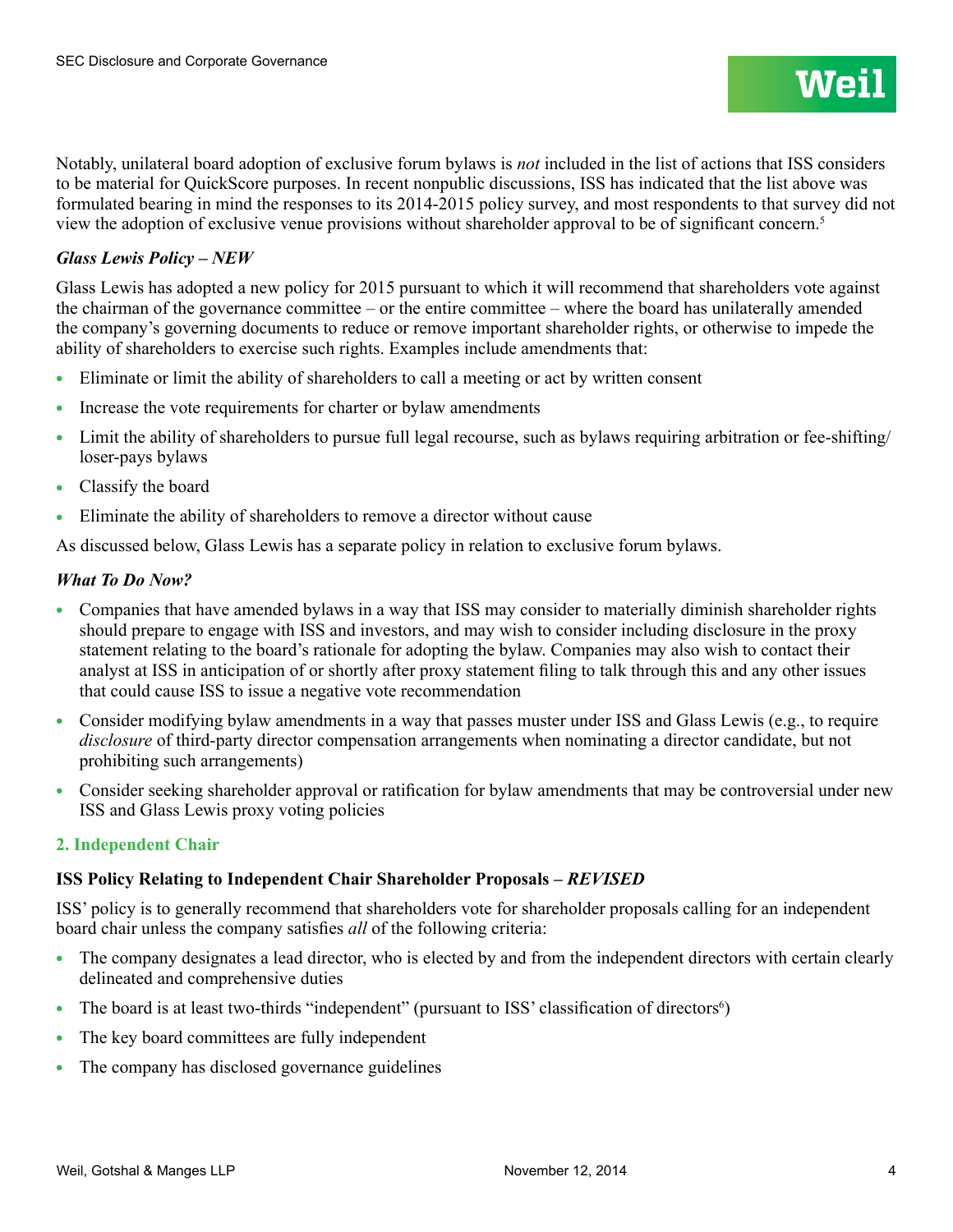- <sup>l</sup> The company has not exhibited sustained poor total shareholder return (TSR) performance, defined as one-and three-year TSR in the bottom half of the company's four-digit Global Industry Classification Group (GICS) industry group unless there has been a change in the chairman/CEO position within that time
- The company does not have any problematic governance or management issues (such as egregious compensation practices, multiple related party transactions or other issues putting director independence at risk, corporate or management scandals, excessive problematic governance provisions, or flagrant actions by management or the board with potential or realized negative impacts on shareholders)

For the 2015 season, ISS is adding new governance, board leadership and performance factors to the analytical framework. As revised, ISS's policy will continue to generally recommend that shareholders vote for independent chair shareholder proposals after consideration in a "holistic manner" of the factors listed below, some of which are to be incorporated into its analysis for the first time. Moreover, under the revisions, any single factor that may have previously resulted in a for or against recommendation may be mitigated by other positive or negative factors.

- *NEW:* Scope of the proposal Whether the proposal is precatory or binding and whether it seeks an immediate change in the chairman role or implementation of the policy at the next CEO transition
- *REVISED:* The company's current board leadership structure ISS policy now states that it may support the proposal under the following scenarios absent a compelling rationale: the presence of an executive or nonindependent chair in addition to the CEO; a recent recombination of the role of CEO and chair; or departure from a structure with an independent chair
	- $\circ$  ISS will also consider any recent transitions in board leadership and the effect such transitions may have on independent board leadership, as well as the designation of a lead director. ISS policy no longer lists the responsibilities it expects a lead director to have
- **REVISED:** The company's governance structure and practices
	- Consistent with existing policy, ISS will consider overall board independence (in accordance with ISS' classification of directors, which has not been amended for 2015), independence of key committees and whether the company has established governance guidelines. In addition, ISS will consider board tenure and its relationship to CEO tenure
	- ISS will continue to consider whether the company has any problematic governance or management issues (for example, poor compensation practices, material failures of governance and risk oversight, related party transactions or other issues putting director independence at risk, corporate or management scandals, and actions by management or the board with potential or realized negative impacts on shareholders)
- REVISED: Company performance
	- ¡ Whether the company has exhibited sustained poor TSR performance. This is defined as one-, three- and five-year TSR compared with the company's peers and the market as a whole. Under its existing policy, ISS considers whether one-year and three-year TSR is in the bottom half of the company's four digit industry group, unless there has been a change in the CEO position within that time

The policy changes do not elaborate on how ISS will incorporate the new factors into its analysis or when one of the new factors will be viewed as having a positive or negative impact. Nor does ISS indicate how it will weight each factor for "holistic" analytical purposes. For example, ISS has not indicated when lengthy board tenure would be considered problematic in this context, although ISS considers director tenure of nine years to be "lengthy" for purposes of its QuickScore governance ratings applicable to US companies.

ISS notes that backtesting of the new methodology using data for the companies targeted in 2014 resulted in a higher level of support for independent chair shareholder proposals – presumably through more ISS recommendations to

**Weil**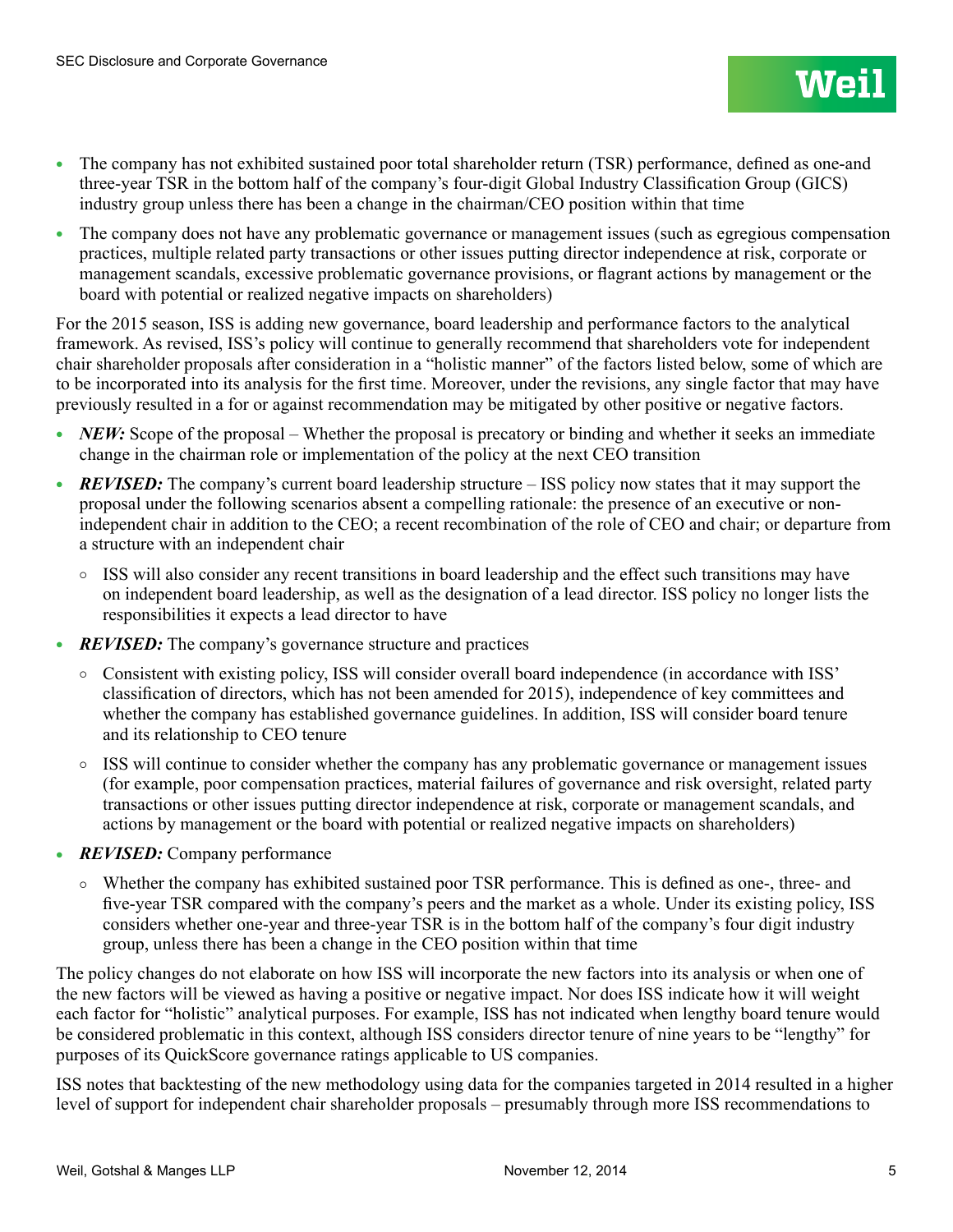vote for the proposal. It seems likely that the presence of an independent lead director with robust responsibilities may no longer persuade ISS to issue a recommendation against such a proposal – unless the company can offer a rationale that ISS considers to be compelling. This risk is particularly acute where a company has recently transitioned to a combined chair/CEO where the roles were previously separated, or where the board has appointed a separate executive chair. ISS cites disapprovingly the recent decision of the board of directors of Bank of America to repeal a shareholder-sponsored binding bylaw amendment mandating an independent chair that received majority support from shareholders in 2009, to enable it to recombine the positions of chair and CEO. The policy updates also state (without citing a study or other support) that "it is debateable whether a lead independent director can act as an effective counterbalance to both a CEO and an executive chair."

## Glass Lewis Policy Relating to Independent Board Leadership - *REVISED*

Glass Lewis has revised its policy to provide that it will recommend voting against the chairman of the governance committee where the company has neither an independent chairman nor an independent lead director. This policy will apply whether or not an independent chair shareholder proposal is on the ballot.

## *What To Do Now?*

- <sup>l</sup> Engage with key investors with respect to board leadership matters, especially if the company has or anticipates transitioning to a combined chair/CEO or separate executive chair
- If the company receives an independent chair shareholder proposal, ensure that the board leadership disclosure and the company's statement in response to the proposal included in the proxy statement explain the board's rationale for its leadership structure in the context of the company's own circumstances, and discuss feedback received from key investor outreach in connection with the issue

## **3. Litigation Rights (Including Exclusive Venue and Fee-Shifting Bylaw Amendments)**

## *ISS Policy – REVISED*

Under its policy applicable to the 2014 proxy season, ISS made case-by-case voting recommendations on exclusive venue proposals, taking into account whether the company had been materially harmed by shareholder litigations outside of its jurisdiction of incorporation and whether the company implemented certain good governance features. ISS' policy was silent on fee-shifting bylaws that require a shareholder who sues the company unsuccessfully to pay all litigation expenses of the defendant corporation.

For 2015, ISS has expanded its proxy voting policy to apply to proposals relating to other types of bylaws which have a material impact on shareholders' litigation rights, including bylaws which mandate fee-shifting or arbitration. ISS will now take into account the following factors when evaluating proposals relating to bylaws impacting litigation rights:

- *NEW*: The company's stated rationale for adopting such a provision
- *NEW*: The breadth of application of the bylaw, including the types of lawsuits to which it would apply and the definition of key terms
- *NEW:* Governance features such as shareholders' ability to repeal the provision at a later date (including the vote standard applied when shareholders attempt to amend the bylaw)
- *REVISED:* Disclosure of past harm from shareholder lawsuits in which plaintiffs were unsuccessful or from shareholder lawsuits outside the jurisdiction of incorporation. Previously, ISS stated that it would take into account whether the company had been "materially" harmed by litigation outside its state of incorporation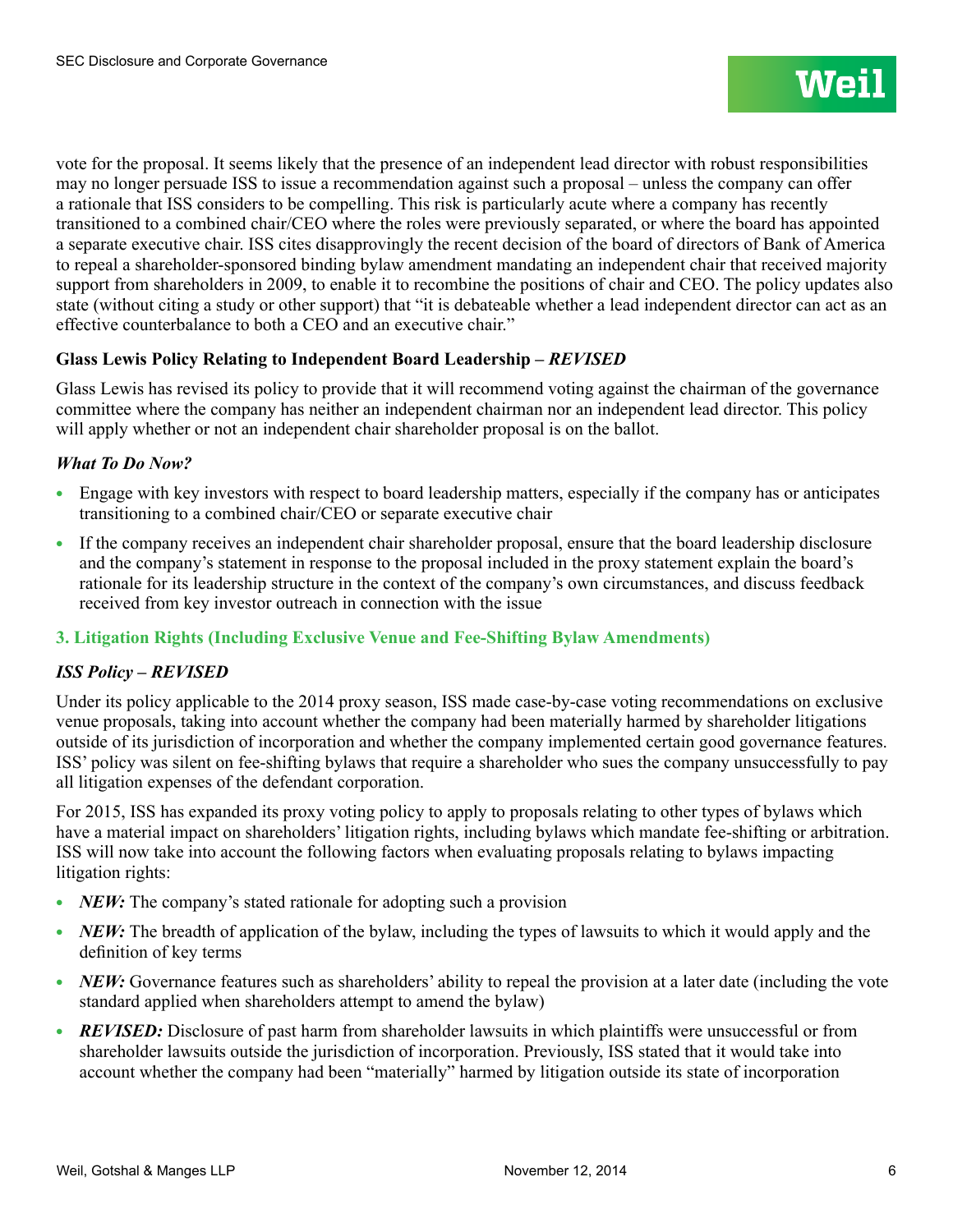**REVISED:** Governance features such as the ability to hold directors accountable through annual director elections and a majority voting standard in uncontested elections. Previously, ISS also included the absence of a poison pill (unless the pill was approved by shareholders) as a factor to be considered, but this is no longer specified in the revised proxy voting policy

ISS states that it will generally recommend that shareholders vote against bylaws that mandate fee-shifting whenever plaintiffs are not completely successful on the merits (i.e., in cases where the plaintiffs are partially successful). Unilateral bylaw provisions that affect shareholder litigation rights will also be evaluated to determine whether they materially diminish shareholder rights or could adversely impact shareholders and therefore warrant negative recommendations against directors, as discussed above under "1. Unilateral Bylaw/Charter Amendments."

## *Glass Lewis Policy – REVISED*

As discussed above, Glass Lewis may recommend that shareholders vote against the chairman of the governance committee – or the entire committee – where the board has unilaterally amended the company's charter or bylaws reducing or removing important shareholder rights, including by adopting bylaws limiting the ability of shareholders to pursue full legal recourse, such as bylaws that require arbitration of shareholder claims, or fee-shifting bylaws.

Note that Glass Lewis has not amended its existing policy in relation to exclusive forum bylaws, which continues to be that exclusive forum bylaws warrant a negative vote recommendation against the chair of the nominating/ governance committee, irrespective of the terms of the bylaw or the company's litigation history; Glass Lewis policy is not tied to whether there is a shareholder or management proposal on the ballot in connection with such a provision.

## *What To Do Now?*

<sup>l</sup> Even if the company has not received a shareholder proposal seeking to repeal a litigation-related bylaw, consider including disclosure in the proxy statement with respect to why a bylaw relating to litigation rights (such as an exclusive forum bylaw) is appropriate for the company under its circumstances (including any relevant litigation history), which may be of assistance when engaging with shareholders

## **4. ISS Equity Plan Scorecard – NEW**

Under its existing policy, ISS recommends that shareholders vote against equity-based compensation plans if the plan fails *any one* of the following tests: the total cost of the plan is unreasonable; repricing is expressly permitted; a pay-for-performance misalignment is found; the company's three-year burn rate exceeds the burn rate cap of its industry group; the plan has a liberal change-in-control definition; or the plan is a vehicle for problematic pay practices.

For the 2015 season, ISS will use a new "scorecard" model (Equity Plan Scorecard, or "EPSC") for evaluating equity compensation plans by considering a range of positive and negative factors, rather than a series of "pass" or "fail" tests. Positive and negative factors can counterbalance each other. Scorecard factors will fall under three "pillars" and will be weighted by reference to company size and status (i.e., S&P 500, Russell 3000, Non-Russell 3000; additional models will be developed for companies that recently made an IPO or emerged from bankruptcy).

The three pillars and their respective weightings are as follows:

- Plan cost (weighted 45% for S&P 500 and Russell 3000 companies):
	- The total estimated cost of the company's equity plans relative to industry/market cap peers, measured by the company's estimated shareholder value transfer (SVT) in relation to peers
		- SVT is currently measured using an ISS proprietary binomial option pricing model that assesses the amount of shareholders' equity flowing out of the company to employees and directors, and is expressed as a dollar amount and as a percentage of market value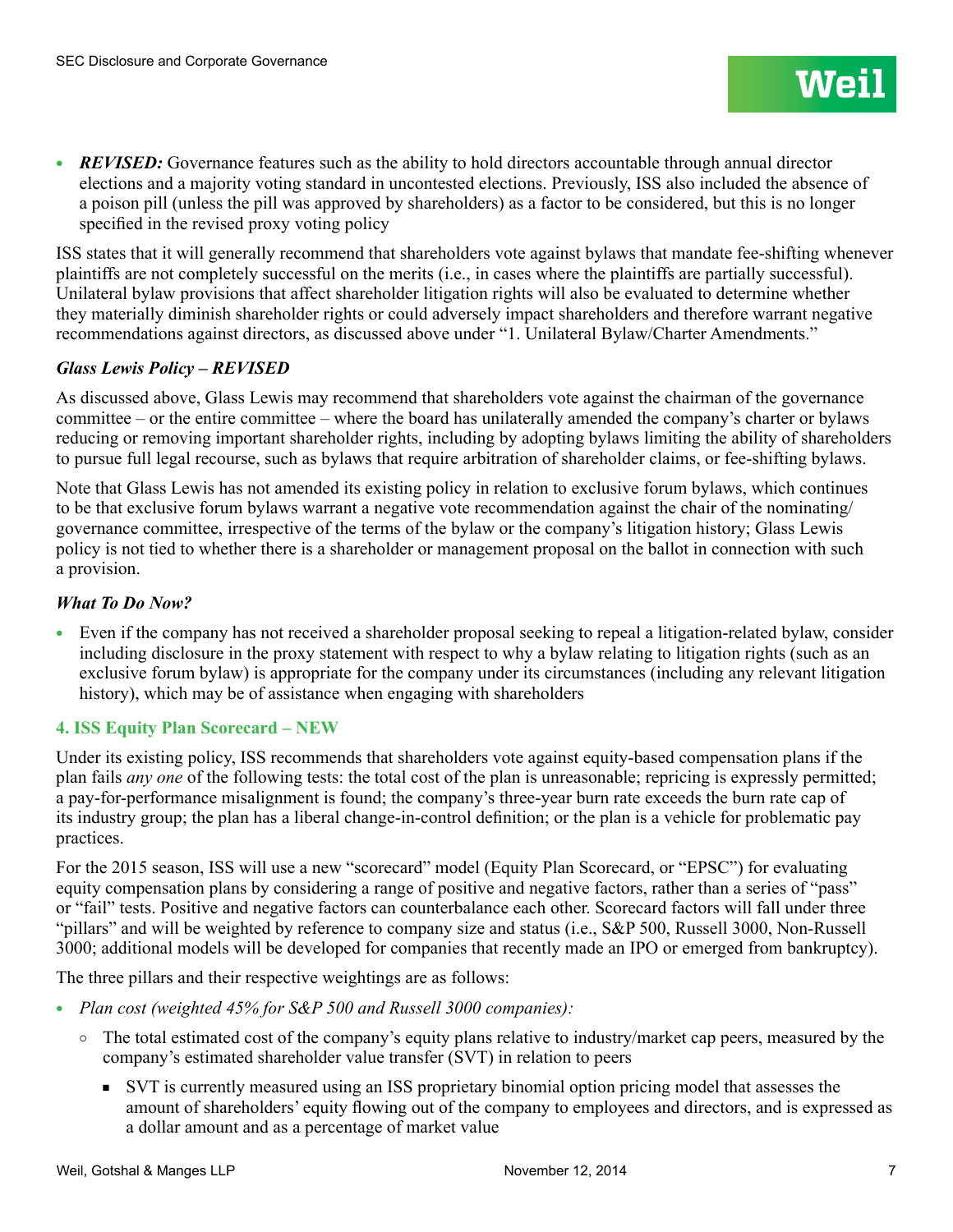- SVT will now be calculated for both (a) new shares requested plus shares remaining for future grants, plus outstanding unvested/unexercised grants (" $A+B+C$ " shares), and (b) only on new shares requested plus shares remaining for future grants ("A+B" shares), thereby eliminating ISS' option overhang carve-out policy; under its existing policy, SVT included the new shares proposed, shares available under existing plans and shares granted but unexercised
- <sup>l</sup> *Plan features (weighted 20% for S&P 500 and Russell 3000 companies):*
	- ¡ Automatic single-triggered award vesting upon a change-in-control
	- $\circ$  Discretionary vesting authority
	- Liberal share recycling on various award types; this factor will no longer be incorporated in SVT calculations as is the case under existing policy
	- $\circ$  Minimum vesting period for grants made under the plan
- <sup>l</sup> *Grant practices (weighted 35% for S&P 500 and Russell 3000 companies):*
	- $\circ$  The company's three-year burn rate relative to its industry/market cap peers, eliminating commitments from companies to adhere to specific future burn rate caps; burn rate benchmarks will be calibrated for respective index groups (i.e., S&P 500, Russell 3000 and Non-Russell 3000), with the relevant GICS industry classification used within each index group. ISS noted in its email blast to subscribers on November 6, 2014 that ISS will be implementing separate burn rate thresholds for the S&P 500, which tend to be significantly lower than the Russell 3000 burn rates
	- $\circ$  Vesting requirements in the most recent CEO equity grants (applying a three year look-back)
	- $\circ$  The estimated duration of the plan based on the sum of shares remaining available and the new shares requested, divided by the average annual shares granted in the prior three years; note that an ISS representative at a recent conference indicated that ISS expects that companies should be prepared to seek shareholder approval of equity plans every four to five years<sup>7</sup>
	- $\circ$  The proportion of the CEO's most recent equity grants/awards subject to performance conditions
	- $\circ$  Whether the company maintains a clawback policy
	- Whether the company has established requirements to hold shares after exercise or vesting

The revised policy states that ISS will generally recommend that shareholders vote against a plan if the combination of the above factors indicates that the plan is not, overall, in the shareholders' interests, or if any of the following "egregious" circumstances apply:

- Awards may vest in connection with a liberal change-in-control definition
- <sup>l</sup> The plan would permit repricing or cash buyout of underwater options without shareholder approval (either by expressly permitting it (for NYSE and Nasdaq companies), or by not prohibiting it when the company has a history of repricing)
- <sup>l</sup> The plan is a vehicle for problematic pay practices or a pay-for-performance disconnect
- <sup>l</sup> Any other plan features are determined to have a significant negative impact on shareholder interests

ISS has stated that it will provide more information about the policy and weightings in its forthcoming FAQs.

Wei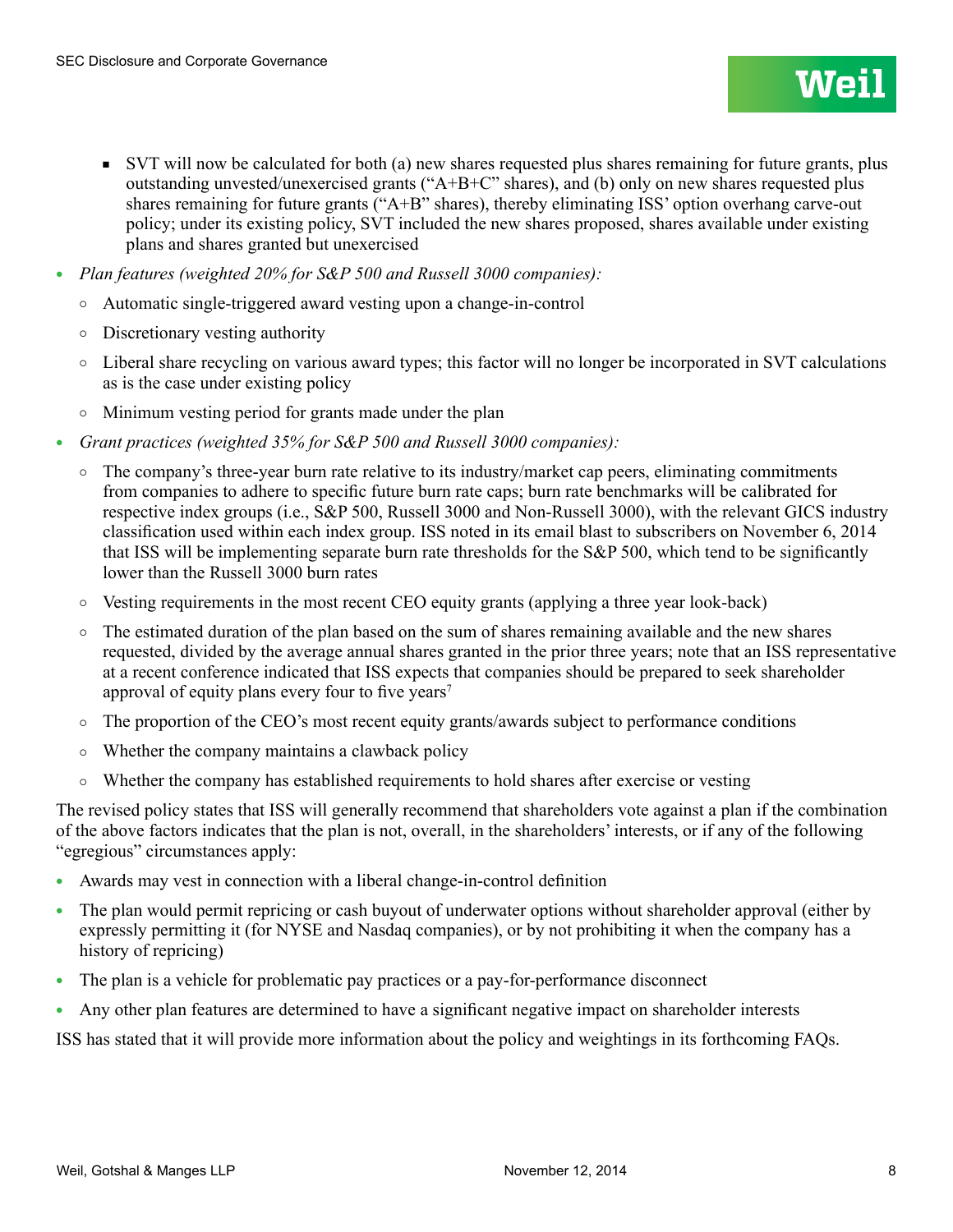## *What To Do Now?*

- Eview any equity compensation plan to be approved by shareholders through the lens of the new Equity Plan Scorecard approach and consider engaging with shareholders to explain the rationale underpinning the new plan
- Companies planning to include an equity compensation plan on the ballot of the next meeting should register to gain access to the ISS Equity Plan Data Verification Portal and review the data points that ISS considers as part of its new scorecard approach, each as discussed in our Alert dated October 17, 20148

## **5. Political Contributions –** *REVISED*

Under its policy applicable to the 2014 proxy season, ISS generally recommended voting for proposals requesting greater disclosure of a company's political contributions and trade association spending policies and activities. ISS considered the company's disclosure of policies and oversight mechanisms related to direct political contributions and payments to trade associations or other groups that may be used for political purposes (including information on the types of organizations supported and the business rationale for such support), and recent significant controversies, fines or litigation related to the company's political contributions or activities.

ISS has refined its current policy by indicating separately the factors considered regarding oversight and indirect political contribution activity, including by specifically noting that management and board oversight mechanisms are reviewed and considered, and broadening the disclosure that ISS will take into account. Specifically, for 2015, ISS will consider:

- The company's policies and management and board oversight related to its direct political contributions and payments to trade associations or other groups that may be used for political purposes
- The company's disclosure regarding its support of and participation in trade associations or other groups that may make political contributions
- Recent significant controversies, fines or litigation related to the company's political contributions or activities

## *What To Do Now?*

• Consider whether it would be appropriate for the company to disclose additional information about the company's political and trade association contributions

## **6. Greenhouse Gas (GHG) Emissions –** *REVISED*

Under its existing policy, ISS made case-by-case recommendations on shareholder proposals that called for the adoption of GHG reduction goals from products and operations. ISS considered overly prescriptive requests for reduction in GHG emissions by specific amounts or within a specific time frame, the company's disclosure compared to industry peers, any significant fines or litigation or other controversy related to GHG emissions, the feasibility of GHG emissions reduction, and whether the company already provides meaningful disclosure on GHG emissions from its products and operations.

ISS has revised its list of factors to remove the factors relating to overly prescriptive requests and the feasibility of emissions reductions, and to expand the disclosure required. For 2015, ISS will take into account the following factors:

- Whether the company provides disclosure of year-over-year GHG emissions performance data
- Whether company disclosure lags behind industry peers
- The company's actual GHG emissions performance
- The company's current GHG emission policies, oversight mechanisms and related initiatives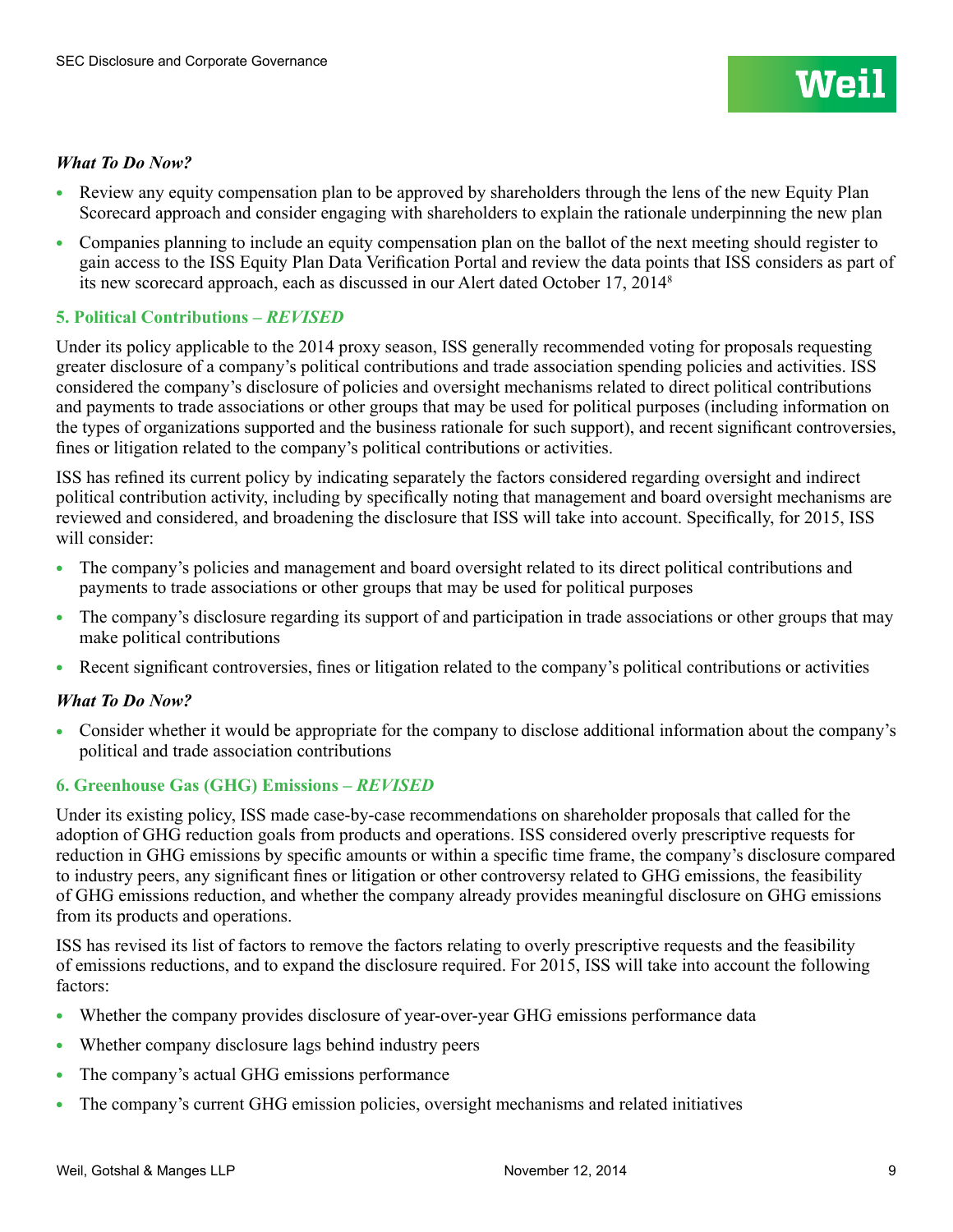<sup>l</sup> Whether the company has been the subject of recent, significant violations, fines, litigation or controversies related to GHG emissions

#### *What To Do Now?*

<sup>l</sup> Consider whether it would be appropriate to disclose additional information about company policies and practices relating to GHG emissions, and emission performance data

#### **Overview of Additional Glass Lewis Policy Changes**

#### **1. Proxy Access –** *NEW*

Glass Lewis previously refrained from establishing any specific parameters with regard to proxy access voting recommendations. For 2015, it has adopted a policy to generally support access to the proxy for significant, longterm shareholders. In evaluating a particular proxy access proposal, Glass Lewis will consider the following factors:

- Specified minimum ownership for shareholders to nominate one or more directors
- <sup>l</sup> Holding requirement for shareholders to nominate one or more directors
- $\bullet$  Company size
- Company performance
- Company responsiveness to shareholders

## **2. Board Responsiveness to Majority-Approved Shareholder Proposals –** *REVISED*

Glass Lewis has expanded its policy to specify that in determining whether a board has sufficiently implemented a majority-supported shareholder proposal, it will examine the "quality of the right enacted or reasons proffered by the board" for any conditions that may unreasonably interfere with the shareholders' ability to exercise the right (e.g., overly prescriptive procedural requirements for calling a special meeting).

#### **3. Vote Recommendations Following an IPO –** *REVISED*

Glass Lewis is increasing its scrutiny of provisions adopted in a company's charter or bylaws prior to an IPO. Glass Lewis will now consider recommending that shareholders vote against all directors who served at the time of the adoption of an anti-takeover provision, such as a poison pill or classified board, if the provision is not subject to a shareholder vote following the IPO. In addition, Glass Lewis will recommend that shareholders vote against the entire governance committee if an exclusive forum or fee-shifting bylaw has been adopted pre-IPO, if such provision is not subject to a shareholder vote following the IPO.

#### **4. Standards for Addressing "Material" Transactions with Directors –** *REVISED*

Regarding Glass Lewis' \$120,000 threshold for directors employed by a professional services firm, Glass Lewis has clarified that it may deem such a transaction to be immaterial where the amount represents less than 1% of the other firm's annual revenues and the board provides a compelling rationale as to why the director's independence is not affected by the relationship.9

#### **5. Say-on-Pay Consideration of One-Off Awards and Clawback Policies –** *NEW*

Glass Lewis has added a discussion of its approach to analyzing "one-off" awards to executive officers granted outside of existing incentive programs, which it analyzes as part of its say-on-pay evaluation. Glass Lewis takes the position that shareholders should generally be wary of awards granted outside of the standard incentive plans, but recognizes that in some circumstances, additional incentives for executives may be appropriate, provided the company provides a thorough description of the awards, including a cogent and convincing explanation of their necessity and why existing awards do not provide sufficient motivation.

**Wei**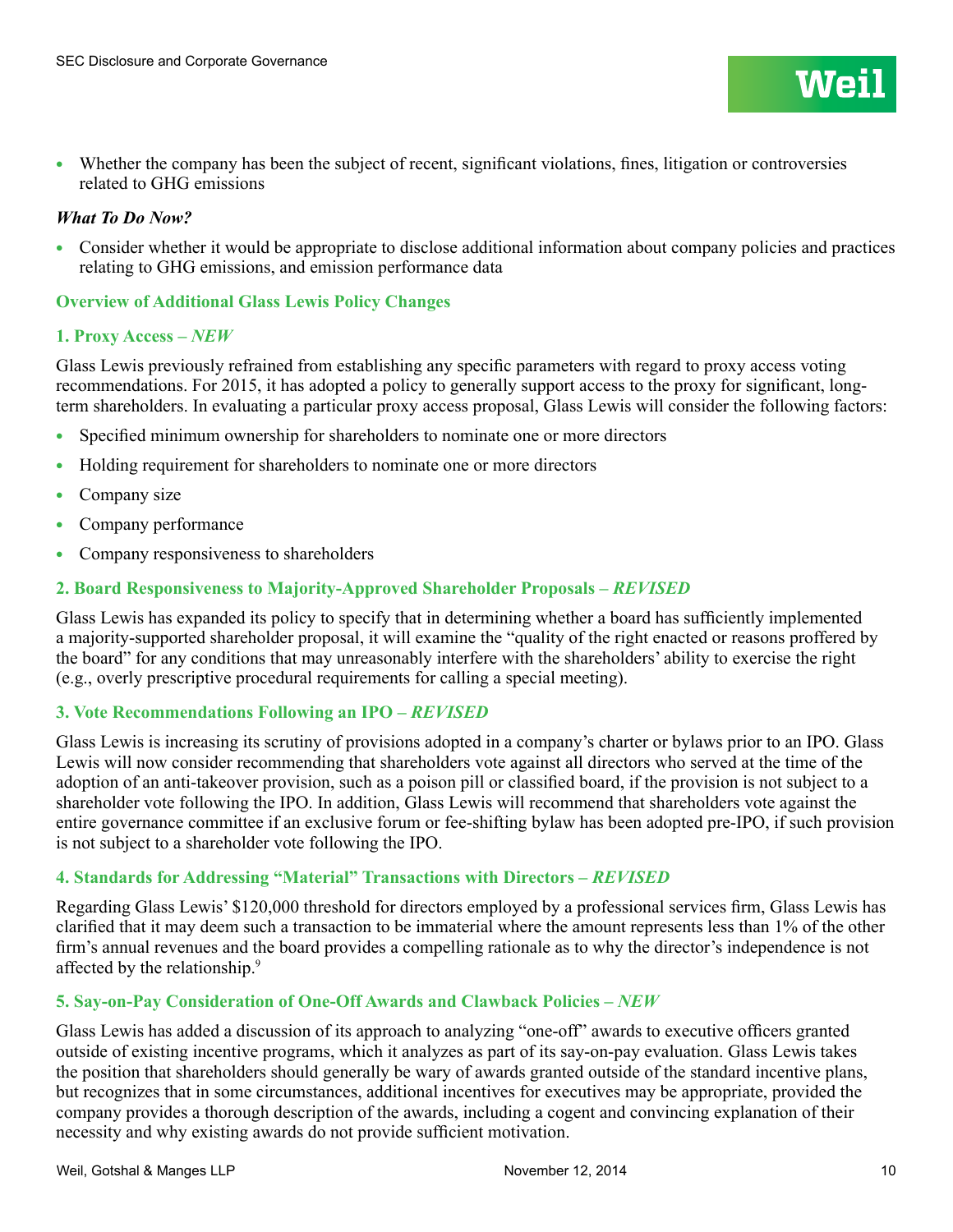In addition, Glass Lewis has added a discussion of its approach to clawback policies applicable to current or former executives. Glass Lewis believes it is prudent for boards to adopt detailed and stringent bonus recoupment policies to prevent executives from retaining performance-based awards that were not truly earned. Specifically, such clawback policies should be triggered in the event of a restatement of financial results or a similar revision of performance indicators upon which bonuses were based, and should be subject to only limited discretion.

## **6. Employee Stock Purchase Plans –** *REVISED*

Glass Lewis has added a discussion of its approach to analyzing employee stock purchase plans subject to a shareholder vote. Glass Lewis states that such plans can provide employees with a sense of ownership in the company and help strengthen the alignment between the interests of employees and shareholders. Except in extreme cases or where the plan includes an "evergreen" provision, Glass Lewis will generally support employee stock purchase plans within the regulatory purchase limit of \$25,000 per employee per year.

## **ISS Releases Governance QuickScore 3.0**

Late October 2014, ISS announced a revamp of its ISS Governance QuickScore rating product and the opening of its related data verification window. Information about QuickScore 3.0, including the revised technical document discussing the methodology and specific factors – including revisions to QuickScore  $2.0 -$  is available at [http://](http://www.issgovernance.com/governance-solutions/investment-tools-data/quickscore/) [www.issgovernance.com/governance-solutions/investment-tools-data/quickscore/](http://www.issgovernance.com/governance-solutions/investment-tools-data/quickscore/). ISS has added some new factors, modified existing factors and changed factors that were previously assigned "zero-weight" to now be scored, and has made other changes to its methodology. ISS provides companies with the opportunity to verify their data against QuickScore 3.0's revised methodology by **November 14, 2014**. ISS provides only minimum guidance – indeed, less guidance than it provided under QuickScore 2.0, as discussed below – as to how particular factors are weighted or the circumstances in which it will award a "red flag" or "green star" with respect to a particular factor.

## **1.** *New Factors*

QuickScore 3.0 introduces three new weighted factors and one new zero-weight factor applicable to US companies:

- Weighted: *Unilateral board action that materially reduces shareholder rights* Whether the board "recently" took action that materially reduces shareholder rights (e.g., through a bylaw amendment that was not approved by shareholders)
	- $\circ$  ISS considers the following amendments to be material, without limitation (some of which would typically require shareholder approval where such amendment is in the charter): diminishing shareholder rights to call a special meeting or act by written consent, classifying the board, increasing authorized capital and lowering quorum requirements. As discussed above, exclusive forum bylaws are not included in the list of unilateral board actions that ISS considers to warrant negative QuickScore treatment
	- ISS considers the following factors to be relevant in evaluating board accountability: the track record of directors, the level of board independence, other governance concerns, the type of amendment and the vote standard for amendments by shareholders; however, it is not clear how those factors are weighted and whether they could mitigate a negative score that would otherwise accompany a bylaw amendment that materially diminishes shareholder rights
	- $\circ$  It is unclear what time period ISS is considering when determining if a board action was taken "recently" (e.g., whether ISS is primarily concerned with actions taken since the last annual meeting or whether actions taken in prior periods will also be reviewed); see also the discussion above in relation to ISS' new proxy voting policy relating to unilateral bylaw amendments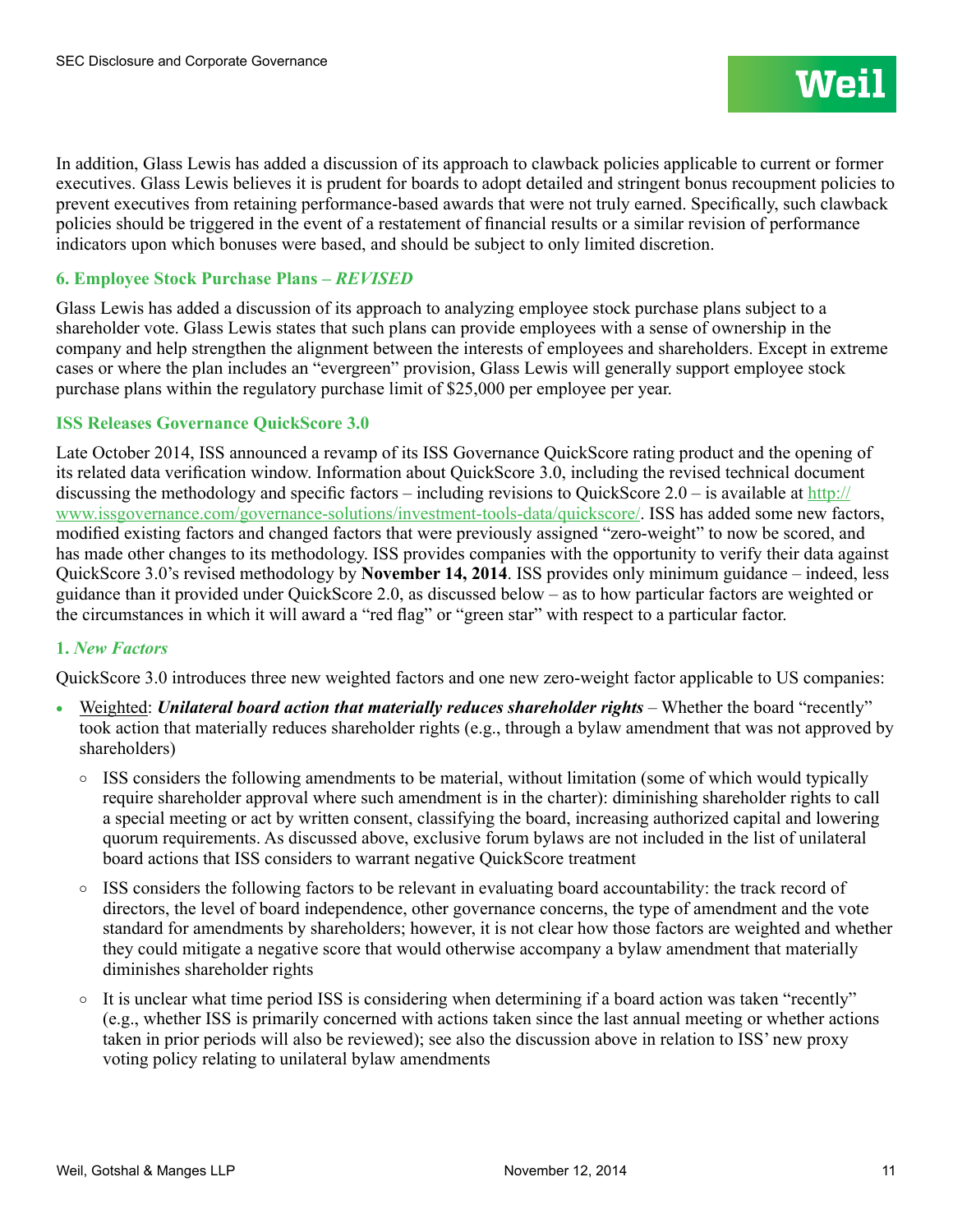- <sup>l</sup> Weighted: *Policy requiring annual board evaluations* Whether the company has disclosed a policy requiring an annual performance evaluation of the board
	- ¡ ISS is of the view that board evaluations should cover not just the board and its committees, but *individual directors* as well. According to ISS, an assessment should consider (a) in the case of the board or a board committee, its mandate or charter, and (b) in the case of an individual director, the applicable position description(s), as well as the competencies and skills each individual director is expected to bring to the board
	- $\circ$  This question will evaluate whether the company organizes board evaluations, as well as the nature of such evaluation (frequency, individual, outside assessment). Guidance is not provided as to how different approaches to board evaluation would be weighted (e.g., whether outside assessments will be viewed the same as or more favorably than internal assessments, and how ISS will view an approach to board evaluations that utilizes internal assessments some years and externally facilitated evaluations in other years)
- <sup>l</sup> Weighted: *Sunset on unequal voting structure* Whether there are conditions pursuant to which any unequal voting structure (excluding certain convertible securities with voting rights) will be terminated and an equal voting structure will take its place
- Zero-Weight: *Controlling shareholder* Whether the company has a "controlling shareholder," which ISS defines to mean a shareholder or shareholders acting in concert and holding a majority of the voting rights. Whether or not a company has a "controlling shareholder" is a zero-weight factor that is noted on the QuickScore report but does not impact the numerical QuickScore

## **2.** *Modified Factors*

ISS has modified certain factors applicable to US companies:

- <sup>l</sup> *Shareholder support for say-on-pay* QuickScore 3.0 will consider whether the company's most recent sayon-pay proposal received shareholder support *below 70% of votes cast*, which is in line with ISS' proxy voting policy as to when ISS will review the board's responsiveness to a say-on-pay proposal. Under QuickScore 2.0, a company's say-on-pay result was compared to the average level of support across the company's industry (based on 4-digit GICS groups) and index (S&P 500, S&P 400, S&P 600 or Russell 3000 excluding S&P 1500).
- *Shareholder support for directors* QuickScore 3.0 will consider the percentage of directors who received shareholder support *below 80% of votes cast* at the most recent shareholder meeting, instead of the previous threshold of 95% of votes cast.
- *Independence classification of directors elected outside of a shareholder meeting* ISS has stated that for it to make a preliminary determination of whether a newly appointed director elected outside of a shareholder meeting is independent under ISS standards, it seeks public disclosure of the following information with respect to the director: (a) the director's current position, (b) the company's determination of whether the director is independent under applicable listing standards, (c) any previous employment at the company, (d) any familial relationships with the company's executives or directors, and (e) any related person transactions (per Item 404(a) of Regulation S-K) in the last fiscal year between the company and the director, the director's employer or the employer of an immediate family member of the director.
	- $\circ$  We believe that ISS will use the information disclosed on Form 8-K to ascertain the independence under its own standards of a newly elected director until the company files its proxy statement with more fulsome disclosure with respect to that director – and that the existence of any of the relationships referred to in (c), (d) or (e) above should not otherwise render a newly elected director not independent under ISS' bright-line independence standards
		- For example, ISS' director classification standards currently apply a five year look-back with respect to former employment (other than as CEO) and there is no bright-line test that would render a director not independent if he or she has a material interest in a related person transaction $10$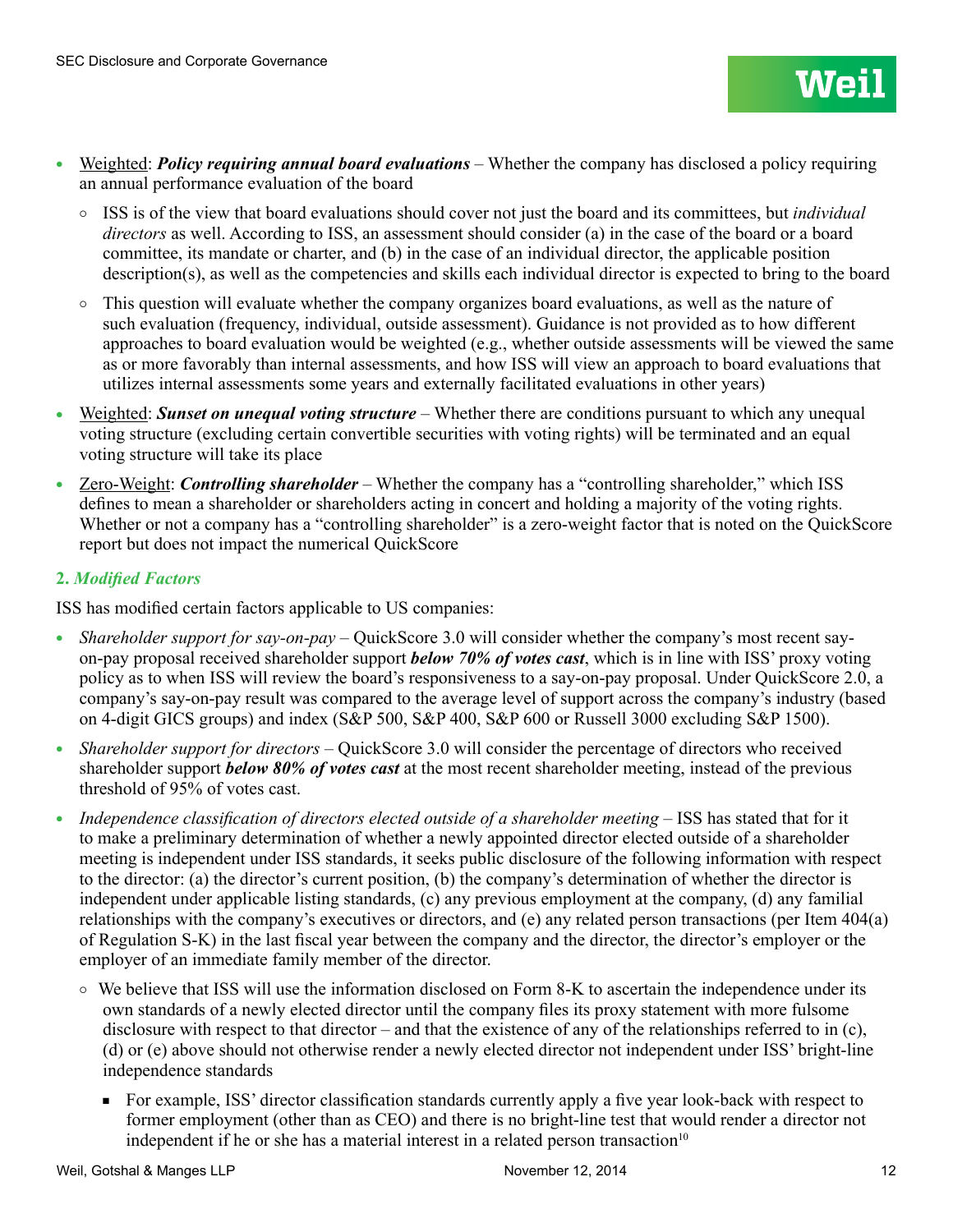- *Investigations* When evaluating whether the company or a director or officer is currently under investigation by a regulatory body, investigations will be categorized as "routine" or "non-routine" and weighted differently (although all investigations will be noted on the QuickScore report), for example:
	- $\circ$  "Routine" generally includes civil investigation demands, billing/false claims investigations, promotion, market or sale of products investigations, and accounting and tax practices investigations – unless a "nonroutine" classification is warranted because there is an indication that major fraud or risk is involved
	- $\circ$  "Non-routine" generally includes Wells notices, FCPA-related investigations, investigations which raise serious ethical concerns, investigations into matters that pose potential risks to the broader financial system (e.g., LIBOR manipulation, mortgage fraud, high frequency trading or other serious one-off investigations), and investigations that would otherwise be classified as "routine" except for the scale and scope of the investigation
- <sup>l</sup> *Enforcement actions* When evaluating whether enforcement actions have been taken against the company or a director or officer, QuickScore 3.0 will review such actions by all regulators (not just securities regulators, as under QuickScore 2.0) and will apply a two *calendar* year look-back (instead of a look-back of the past two *fiscal* years). For the first time, QuickScore will assess the materiality of any penalties, considering the nature of the underlying investigation(s), the size of any monetary penalties (on an absolute basis and where levied against the company, relative to certain financial metrics), as well as any non-monetary penalties or requirements. QuickScore will also consider settlement agreements with regulatory bodies, even if the company, director or officer "denies the allegations underlying the investigation."

## **3.** *Changes Relating to "Zero-Weight" Factors*

Several factors that were previously zero-weight factors under QuickScore 2.0 will now be weighted and factor into scoring under QuickScore 3.0:

- Number of women directors ISS does not indicate a recommended number of women nor how this factor is weighted
- Number of audit committee financial experts this is now a scored factor for companies with zero, one or two audit committee financial experts

In addition, QuickScore 3.0 now considers whether or not a company's shareholder rights plan requires a threeyear independent director evaluation (i.e., a TIDE provision) to be a *zero-weight* factor. Other factors relating to shareholder rights plans are still scored. The remaining zero-weight factors under QuickScore 3.0 (which are unchanged) are listed below:

- <sup>l</sup> Board size ISS considers that boards should have between 6 and 15 members, and that 9-12 members is "ideal"
- Percentage of the board that consists of immediate family members of majority shareholders, executives or former executives (within the past five years)
- Percentage of the board that consists of former or current employees of the company (within the past five years for non-CEO employees; former CEOs will always be considered affiliated)
- Length of any employment agreement with the CEO
- Degree of alignment between the company's cumulative 3-year pay percentile ranks, relative to peers, and its 3-year cumulative TSR rank, relative to peers
- Degree of alignment between the company's one-year pay percentile ranks, relative to peers, and its one-year TSR rank, relative to peers
- <sup>l</sup> Whether the company has a controlling shareholder (discussed above)

**Weil**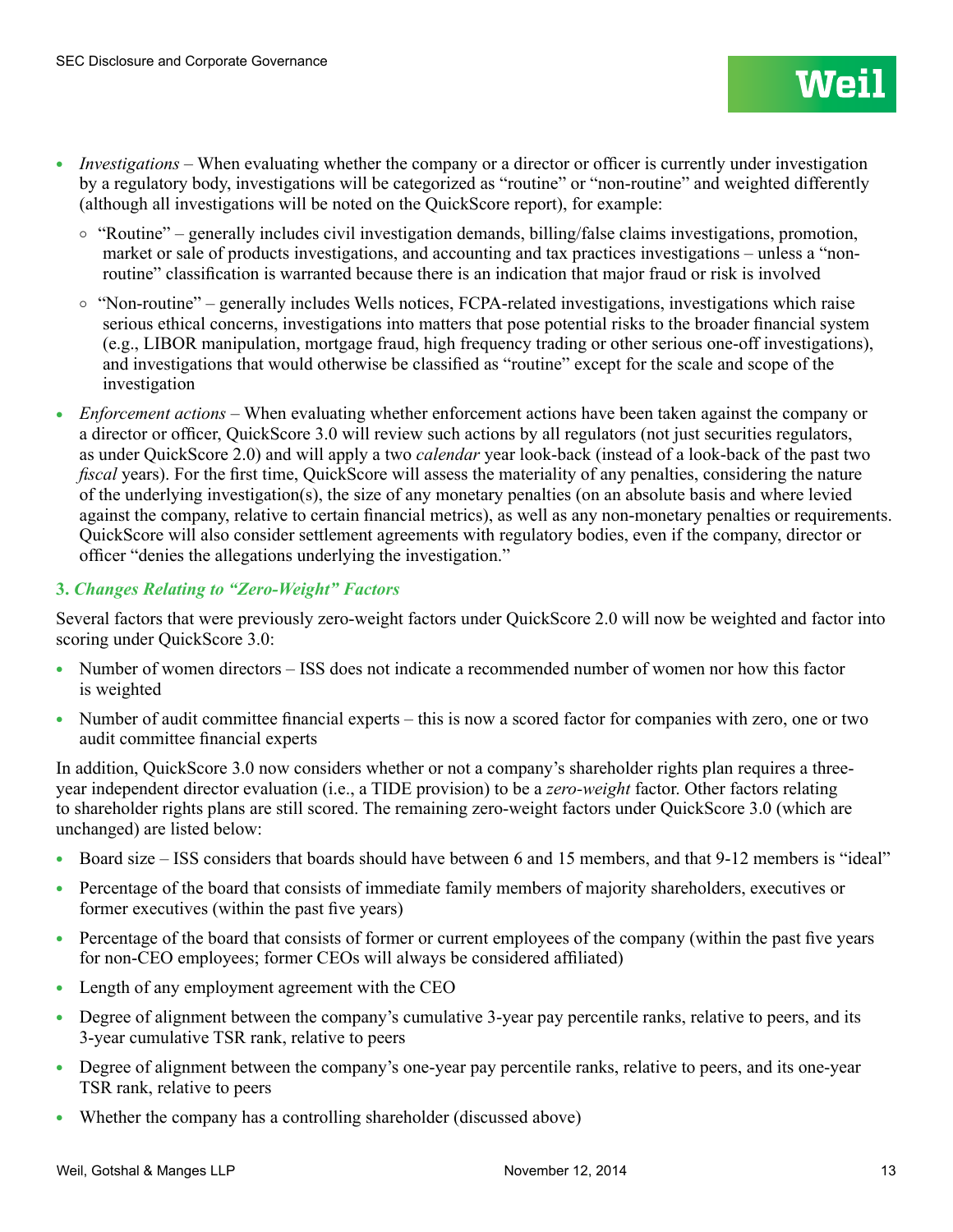It is possible that ISS could transition these to be weighted factors in future iterations of QuickScore, as it did this time around with respect to board gender diversity and audit committee financial experts.

## **4.** *Changes Relating to Methodology or Presentation*

Several additional changes have been made to QuickScore 3.0:

- The technical document no longer includes references to "quantitative testing" and "correlation with performance and risk measures" that were previously included in the QuickScore 2.0 document with respect to analysis for the US and Japanese markets. Instead, QuickScore 3.0 is "derived from a scoring methodology that focuses on the qualitative aspect of governance", which was previously applied to markets other than the US and Japan. It is unclear whether ISS has changed QuickScore's foundational methodology for the analysis of US companies (e.g., to no longer require hard data evidencing the benefits of particular governance practices) and, if so, whether this will result in differing weights being applied to certain factors
- ISS has renamed two of the four QuickScore pillars "Shareholder Rights" is now "Shareholder Rights & Takeover Defenses" and "Audit" is now "Audit & Risk Oversight," while "Board Structure" and "Compensation" remain unchanged. It is unclear whether the nomenclature changes signal that ISS may be weighting certain questions differently under those two pillars
- <sup>l</sup> ISS has expanded QuickScore coverage to an additional 100 European companies and 400 companies in emerging markets. Brazil, Russia and South Africa and being added in November 2014, and China, India and South Korea are being added in February 2015

## **5.** *Removal and Modification of Acceptability Thresholds*

ISS has removed several references to thresholds (or "magic numbers") that ISS considers acceptable, thereby reducing transparency as to what ISS considers sufficient to raise a "red flag." Other than as noted below, it is unclear whether the thresholds that were previously disclosed are still in effect or whether ISS is applying different thresholds to the impacted questions.

- <sup>l</sup> *Number of directors failing to receive majority shareholder support* ISS no longer provides guidance as to the level of concern associated with the number of directors receiving majority opposition; previously, it stated that two or more directors receiving majority opposition will raise a "moderate" level of concern, and one director receiving majority opposition will raise a "smaller" level of concern. ISS has also clarified that it is concerned with votes cast (i.e.,  $For/(For + Against)$ ), not including abstentions
- *Size of the CEO's one-year total pay as a multiple of the median total pay for company peers –* ISS no longer states that "multiples of greater than 2.33" will begin to raise a pay-for-performance concern
- Degree of alignment between the company's TSR and change in CEO pay over the past five years ISS no longer provides that measures "below -30% may raise a moderate level of concern, rising to significant concern for measures below -45%"
- <sup>l</sup> *Ratio of the CEO's non-performance-based compensation (All Other Compensation) to Base Salary* ISS no longer states that a greater than 75% ratio raises governance risk concern
- <sup>l</sup> *Equity compensation plan burn rate* ISS now states it will consider a company's burn rate relative to the rate that is one standard deviation higher than the mean of the company's applicable index and industry. Under QuickScore 2.0, burn rates were considered excessive where average annual option grants exceeded the higher of 2% of outstanding shares over the past three years or one standard deviation from the three-year industry mean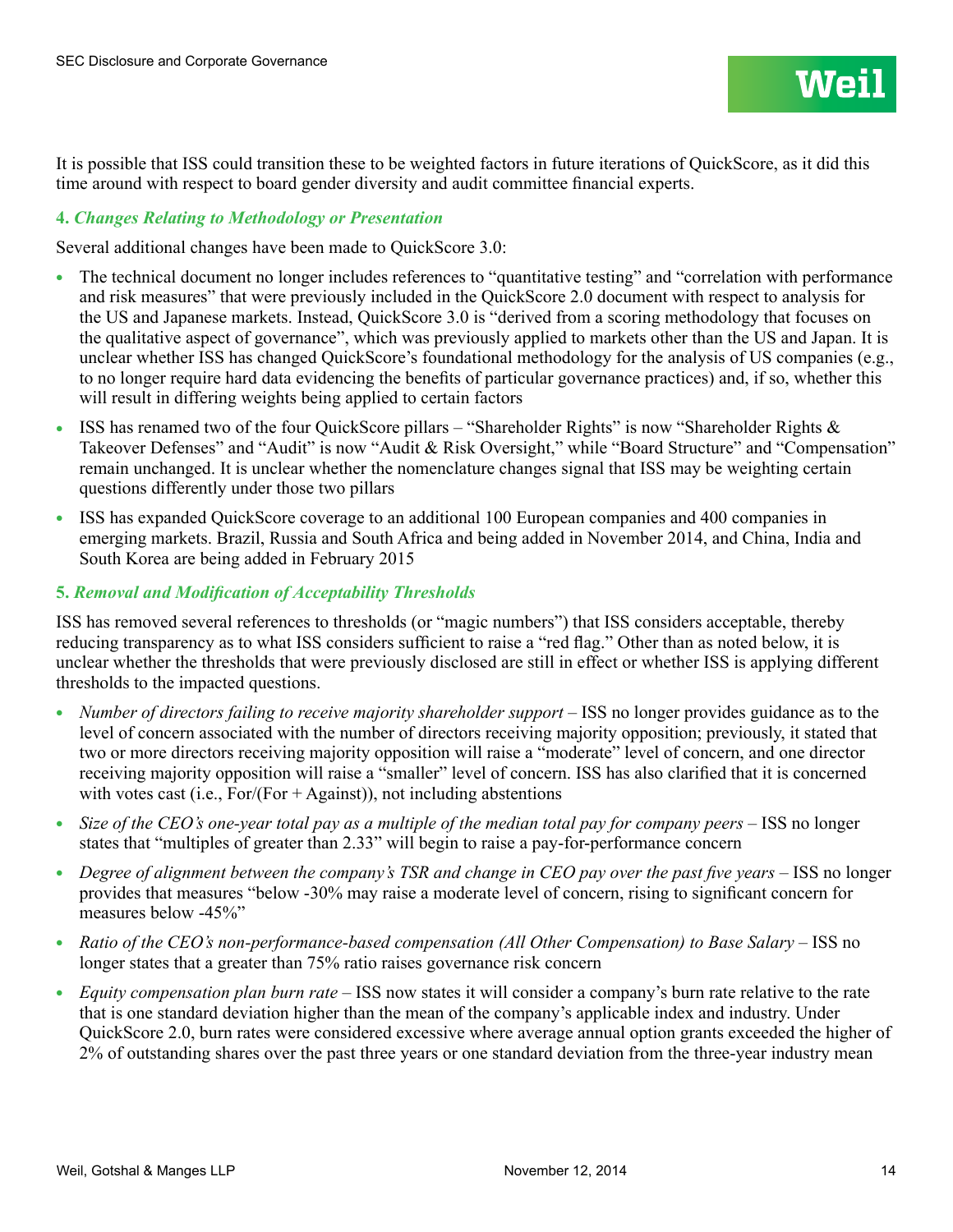- *Basis for the change-in-control payment for the CEO ISS no longer states that payments based on salary plus* target or actual bonuses are generally considered acceptable. Given that several companies received "red flags" under QuickScore 2.0 for change-in-control payments that were calculated by reference to salary plus target or actual bonuses, we believe that ISS is applying a more stringent threshold to this question
- *Shareholder rights plans* QuickScore 3.0 provides that best practice is for a shareholder rights plan (other than a shareholder rights plan designed to preserve net operating losses) to have a trigger "no lower than 20%" and no longer provides that more recently implemented poison pills deserve additional scrutiny

## **6.** *Other Changes*

Several other changes serve to more closely align the QuickScore questions with the corresponding proxy voting policy, while others are in the nature of clarifying amendments:

- <sup>l</sup> QuickScore considers the boards of subsidiaries with their own publicly-traded stock to be "outside" boards for purposes of determining whether the CEO serves on an "excessive" number of outside boards
- ISS has added missing only one meeting to its list of "valid excuses" for directors who attend less than 75% of board and committee meetings, and clarifies that for US companies, this question will look at attendance at meetings of the board and all committees – not just the three key committees
- ISS has clarified that deferred share units are included in the determination as to whether all directors with more than one year of service own stock
- <sup>l</sup> When considering whether any executive or director pledges company shares, ISS has clarified that QuickScore will consider pledging of shares of an institution or company where a director or executive has a beneficial ownership, presumably so that directors and executives cannot circumvent this factor by pledging shares via a holding company or other entity
- The QuickScore factor relating to whether the company has a policy prohibiting hedging of company shares by employees now states that hedging policies that have a pre-clearance or pre-approval requirement will be considered "not robust"
- In determining whether the board has adequately responded to a shareholder proposal receiving majority support, ISS has clarified that, in general, this determination will be based on disclosure in the proxy statement for the annual meeting after the majority vote was received
- <sup>l</sup> ISS now provides that a "liberal" definition of change-in-control includes a trigger linked to shareholder approval of a transaction, rather than its consummation, or an unapproved change in less than a substantial proportion of the board, or acquisition of a low percentage of outstanding common stock (such as 15%)
- In determining the minimum vesting periods mandated in plan documents for options, stock appreciation rights and restricted stock, QuickScore 3.0 clarifies that ISS will only take into account vesting periods as specified in a shareholder-approved equity plan – and will not take into account actual vesting terms as disclosed in the proxy statement
- QuickScore 3.0 clarifies that convertible securities entitled to various voting rights that are equal to the number of converted common shares are excluded from the determination of whether the company has classes of common stock with different voting rights
- OuickScore 3.0 includes new guidelines for determining if a company has a material restatement and specifies examples of misstatements that are generally excluded (including segment changes, discontinued operations, M&A-related restatements, general accounting changes under GAAP and changes made for presentation purposes), and clarifies that it is focused on restatements that have taken place during the past two years (as opposed to restated periods that have occurred during the past two years)

**Weil**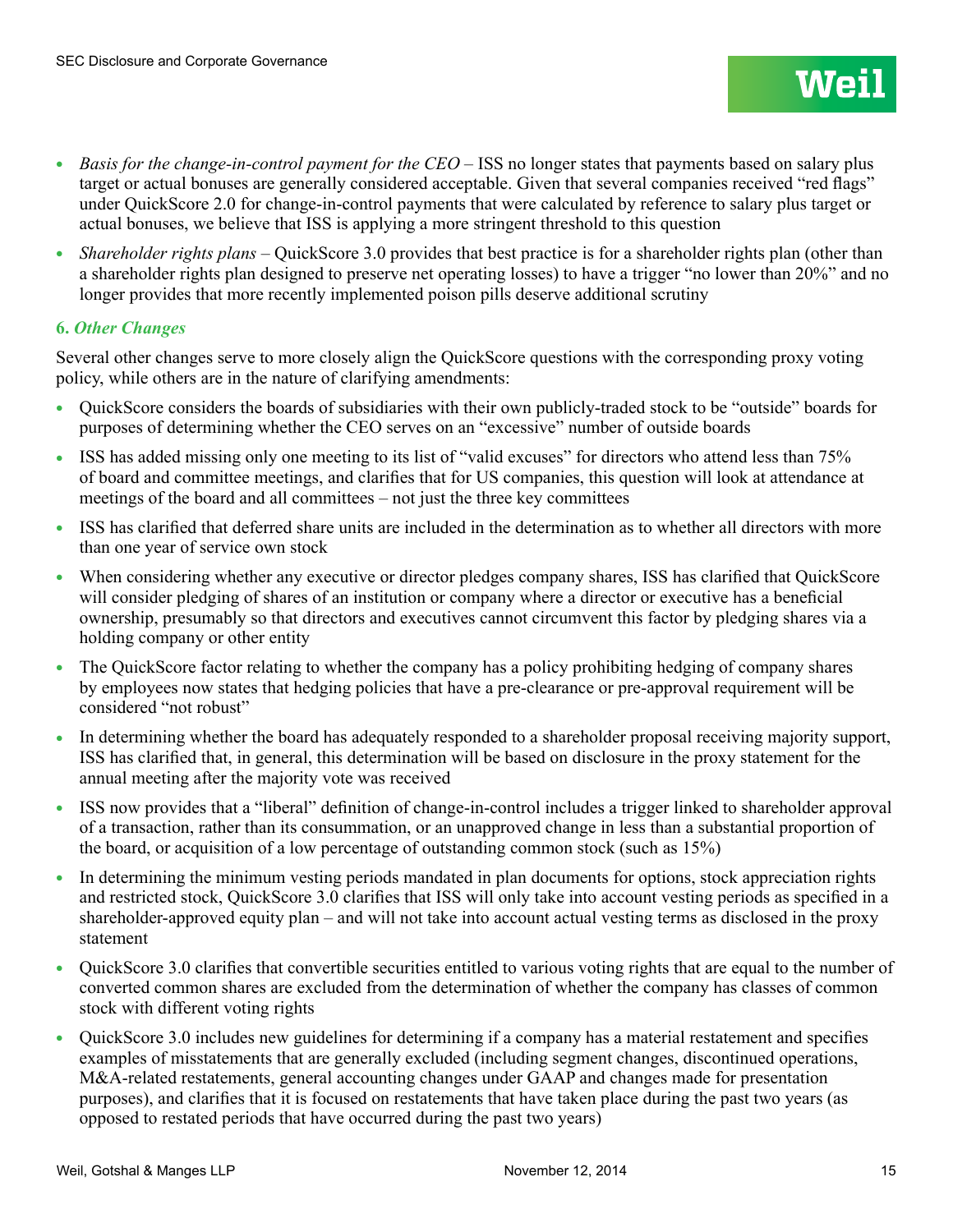## *What To Do Now?*

- <sup>l</sup> Provide feedback before the data verification website closes on *Friday, November 14 at 8pm EST*, referencing public filings where appropriate (like QuickScore 2.0, QuickScore 3.0 relies on information contained in a company's public filings). Information about verifying data, how to obtain log-in information and a link to the data verification website is available at [http://www.issgovernance.com/governance-solutions/investment-tools](http://www.issgovernance.com/governance-solutions/investment-tools-data/quickscore/)[data/quickscore/](http://www.issgovernance.com/governance-solutions/investment-tools-data/quickscore/). As was the case with QuickScore 2.0, submissions of corrected or updated data factors can be made online through the platform
	- $\circ$  Check whether you have an individual user-name to access ISS' Governance Analytics platform and, if not, apply for one immediately so that login information will be provided in time to conduct data verification before the deadline. ISS has changed its login system so that company-wide verification accounts with numerical IDs that may have been used to verify data under QuickScore 2.0 will no longer be available for use. A user-name and password can be requested by sending an email to [contactus@isscorporatesolutions.com](mailto:contactus%40isscorporatesolutions.com?subject=)
	- $\circ$  Companies that anticipate filing a proxy statement in the coming weeks should note that data verification is not available during the period between the filing of a company's proxy statement and the publication of ISS' proxy analysis for the company's annual meeting
	- $\circ$  Data can also be verified after QuickScore 3.0 has launched on November 24, 2014
- <sup>l</sup> Consider providing information about QuickScore 3.0 at the next meeting of the Nominating and Governance Committee and potentially the Compensation Committee, particularly in relation to increased ISS focus on bylaw amendments without shareholder approval, board evaluations and board gender diversity
- Exercise Review the section relating to board evaluations in the Corporate Governance Guidelines and/or the proxy statement, and consider expanding to address the matters that ISS believes evaluations should cover
	- $\circ$  If the company does not already do so, consider requiring annual assessments of individual directors, as well as the board and its committees, and consider specifying that externally facilitated board evaluations will take place periodically
- Although not required where such a relationship does not exist, consider whether Form 8-Ks reporting new director appointments should include more detailed disclosure with respect to "independence" criteria as defined by ISS, in addition to definitions set forth in SEC rules and stock exchange listing standards

As with QuickScore 1.0 and 2.0, companies that have adopted many of the best practices advocated by ISS may find themselves with QuickScores that are in the middle of the pack or below average, as each QuickScore will reflect a company's relative rank. Directors and management should continue to make governance decisions in the best interests of the company, depending on the company's particular circumstances, rather than be driven by a desire to increase QuickScores in line with rigid one-size-fits-all prescriptions.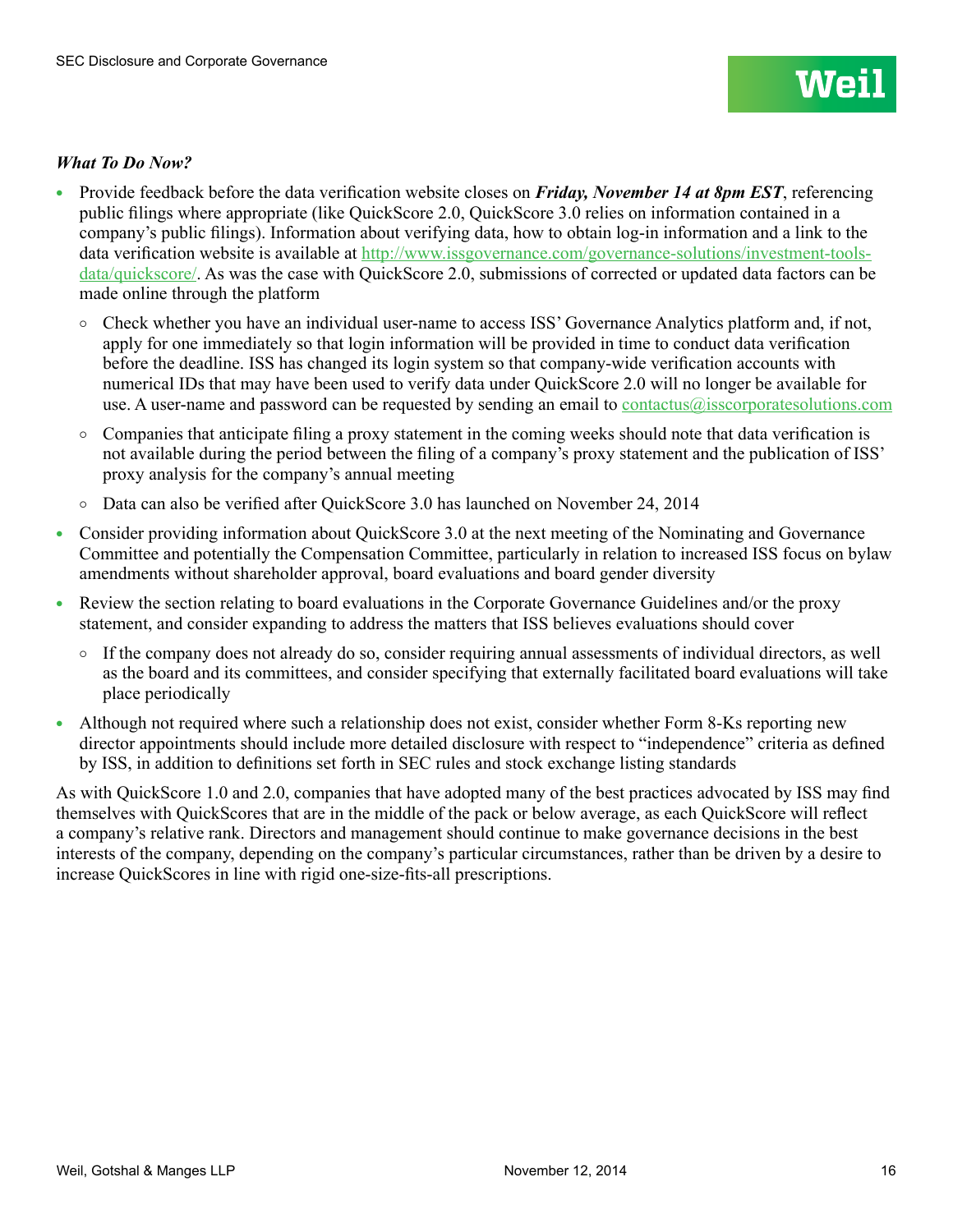## *General Guidance for Preparing for 2015 Proxy Season*

ISS typically provides its proxy voting policies in draft form to companies that are in the S&P 500 and that have registered with ISS to receive draft reports. Companies then have a very narrow time window (48 hours) in which to correct any data errors or to otherwise engage with ISS on any issues. Companies that are not in the S&P 500 generally do not receive access to draft reports; ISS has not expanded the range of companies that are entitled to preview proxy voting reports. We encourage all companies to become familiar with the more than 40 circumstances in which ISS may recommended a negative vote regarding director re-election (set forth in the **Appendix**), or on other proposals that may be included in their proxy statement. Companies may also wish to contact their analyst at ISS in anticipation of or shortly after proxy statement filing to talk through any issues that could cause ISS to issue a negative vote recommendation.

In addition to the steps discussed above, we recommend that companies:

- <sup>l</sup> If the company is in the S&P 500, ensure that it has elected to participate in the voting recommendation preview process by registering contact details with ISS before ISS' deadline, which is **January 31, 2015** for meetings held between March 1 and June 30, 2015; for meetings outside of this timeframe contact information must be provided at least 30 business days prior to the meeting. ISS requests that this information be provided on an **annual basis**
	- $\circ$  Company contact information can be provided using the form available at this link: [http://www.issgovernance.](http://www.issgovernance.com/iss-draft-review-process-u-s-issuers/) [com/iss-draft-review-process-u-s-issuers/](http://www.issgovernance.com/iss-draft-review-process-u-s-issuers/)
	- $\circ$  More information about the preview process is available in our Alert dated July 18, 2014<sup>11</sup>
- Carefully review proxy voting reports relating to the company (whether pursuant to the "preview" process discussed above or otherwise) – with input from outside counsel and compensation consultants, as appropriate – and notify the relevant proxy advisory firm of any errors as soon as possible
- Review the company's corporate governance and compensation practices for potential vulnerabilities under ISS' policy updates (for example, in relation to any equity compensation plans that may be up for a vote at the next annual meeting or an independent chair shareholder proposal) and decide what action, if any, to take in light of this assessment
- Develop outreach tactics to engage with key institutional investors on governance-related matters, especially if the company had a majority-supported shareholder proposal at its last annual meeting that has not been implemented, and/or a poor "say-on-pay" voting result (less than 70% of votes cast)
- <sup>l</sup> Review last year's compensation and governance disclosure, and plan to make improvements in this year's proxy statement where appropriate – particularly if the company has received comments on this disclosure from the SEC staff
- <sup>l</sup> Ensure that shareholder engagement efforts continue to focus on what is of importance to shareholders and why, as a general rule, shareholders should generally defer to the board's recommendations, given the fiduciary nature of board oversight, particularly where there are no performance issues or other red flags that would warrant special attention

**\* \* \***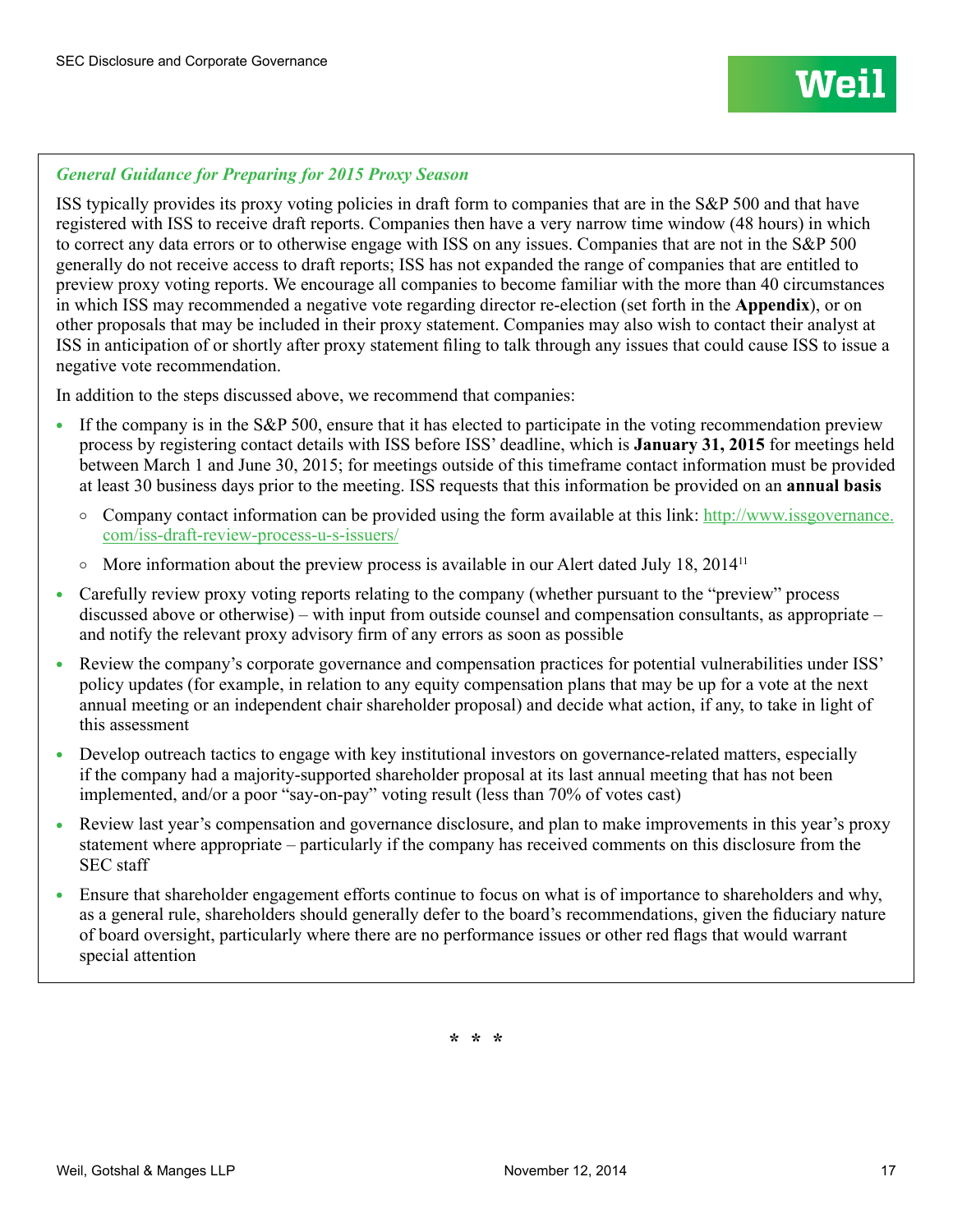#### **ENDNOTES**

- 1. ISS, "US Corporate Governance Policy 2015 Updates" (November 6, 2014), *available at* [http://www.issgovernance.com/file/](http://www.issgovernance.com/file/policy/2015USPolicyUpdates.pdf) [policy/2015USPolicyUpdates.pdf](http://www.issgovernance.com/file/policy/2015USPolicyUpdates.pdf); Glass Lewis, "Guidelines for the 2015 Proxy Season" (2015), *available at* [http://www.glasslewis.com/assets/](http://www.glasslewis.com/assets/uploads/2013/12/2015_GUIDELINES_United_States.pdf) [uploads/2013/12/2015\\_GUIDELINES\\_United\\_States.pdf](http://www.glasslewis.com/assets/uploads/2013/12/2015_GUIDELINES_United_States.pdf) (hereinafter, "GL 2015 Guidelines").
- 2. ISS, "Governance QuickScore 3.0: Overview and Updates" (October 2014), *available for download at* [http://www.issgovernance.com/](http://www.issgovernance.com/governance-solutions/investment-tools-data/quickscore-downloads/) [governance-solutions/investment-tools-data/quickscore-downloads/](http://www.issgovernance.com/governance-solutions/investment-tools-data/quickscore-downloads/).
- 3. ISS, "2015 Benchmark Policy Consultation" (October 15, 2014), *available at* [http://www.issgovernance.com/policy-gateway/2015-benchmark](http://www.issgovernance.com/policy-gateway/2015-benchmark-policy-consultation)[policy-consultation](http://www.issgovernance.com/policy-gateway/2015-benchmark-policy-consultation).
- 4. ISS, "Director Qualification/Compensation Bylaw FAQs" (January 13, 2014), *available at* [http://www.issgovernance.com/file/files/](http://www.issgovernance.com/file/files/directorqualificationcompensationbylaws.pdf) [directorqualificationcompensationbylaws.pdf](http://www.issgovernance.com/file/files/directorqualificationcompensationbylaws.pdf).
- 5. ISS, "2014-2015 Policy Survey Summary of Results" (September 2014) at 12, *available at* [http://www.issgovernance.com/file/publications/](http://www.issgovernance.com/file/publications/ISS2014-2015PolicySurveyResultsReport.pdf) [ISS2014-2015PolicySurveyResultsReport.pdf.](http://www.issgovernance.com/file/publications/ISS2014-2015PolicySurveyResultsReport.pdf)
- 6. For ISS' standards for classification of directors, *see* ISS, 2014 U.S. Proxy Voting Summary Guidelines (March 12, 2014) at 15-17, *available at* [http://www.issgovernance.com/file/2014\\_Policies/ISSUSSummaryGuidelines2014March12.pdf](http://www.issgovernance.com/file/2014_Policies/ISSUSSummaryGuidelines2014March12.pdf).
- 7. Remarks of Carol Bowie, The Proxy Disclosure Conference, Las Vegas, NV (September 29, 2014).
- 8. Weil Alert, "Heads Up for the 2015 Proxy Season: ISS Spotlight on Independent Chair Shareholder Proposals and Equity Compensation Plans" (October 17, 2014), *available at* [http://www.weil.com/~/media/files/pdfs/pcag\\_sec\\_discl\\_alert\\_oct\\_2014.pdf](http://www.weil.com/~/media/files/pdfs/pcag_sec_discl_alert_oct_2014.pdf).
- 9. For Glass Lewis' standards for classification of directors, *see* GL 2015 Guidelines at 3-5.
- 10. Note that under the ISS director classification standards in effect several years ago (during the period ISS was known as "RiskMetrics"), a director who had a "related party transactional relationship to the company" was deemed *not* to be independent; however, this standard was removed pursuant to policy changes that took effect for the 2010 proxy season.
- 11. Weil Alert, "Two New Proxy Advisory Firm Developments: What They Mean for Corporate Issuers" (July 18, 2014), *available at* [http://www.](http://www.weil.com/~/media/files/pdfs/pcag_sec_discl_alert_july2014.pdf) [weil.com/~/media/files/pdfs/pcag\\_sec\\_discl\\_alert\\_july2014.pdf](http://www.weil.com/~/media/files/pdfs/pcag_sec_discl_alert_july2014.pdf).

If you have any questions on these matters, please do not hesitate to speak to your regular contact at Weil, Gotshal & Manges LLP or to any member of Weil's Public Company Advisory Group:

| Howard B. Dicker   | Bio Page        | howard.dicker@weil.com   | $+1$ 212 310 8858 |
|--------------------|-----------------|--------------------------|-------------------|
| Catherine T. Dixon | <b>Bio Page</b> | cathy.dixon@weil.com     | $+1$ 202 682 7147 |
| P.J. Himelfarb     | <b>Bio Page</b> | $pi$ .himelfarb@weil.com | $+1$ 214 746 7811 |
| Ellen J. Odoner    | Bio Page        | ellen.odoner@weil.com    | $+1$ 212 310 8438 |
| Lyuba Goltser      | Bio Page        | lyuba.goltser@weil.com   | $+1$ 212 310 8048 |
| Rebecca Grapsas    | <b>Bio Page</b> | rebecca.grapsas@weil.com | $+1$ 212 310 8668 |
| Adé K. Heyliger    | Bio Page        | ade.heyliger@weil.com    | $+1$ 202 682 7095 |
| Joanna Jia         | <b>Bio Page</b> | joanna.jia@weil.com      | $+1$ 212 310 8089 |
| Reid Powell        | <b>Bio Page</b> | reid.powell@weil.com     | $+1$ 212 310 8831 |

#### *We thank our colleagues Rebecca Grapsas and Reid Powell for their contribution to this Alert.*

© 2014 Weil, Gotshal & Manges LLP. All rights reserved. Quotation with attribution is permitted. This publication provides general information and should not be used or taken as legal advice for specific situations that depend on the evaluation of precise factual circumstances. The views expressed in these articles reflect those of the authors and not necessarily the views of Weil, Gotshal & Manges LLP. If you would like to add a colleague to our mailing list, please [click here](https://interact.weil.com/reaction/RSGenPage.asp?RSID=8C8408E4C1EC1D85C2291B25C4111DB9A3432810B098665FD786811). If you need to change or remove your name from our mailing list, send an email to [weil.alerts@weil.com](mailto:weil.alerts%40weil.com?subject=).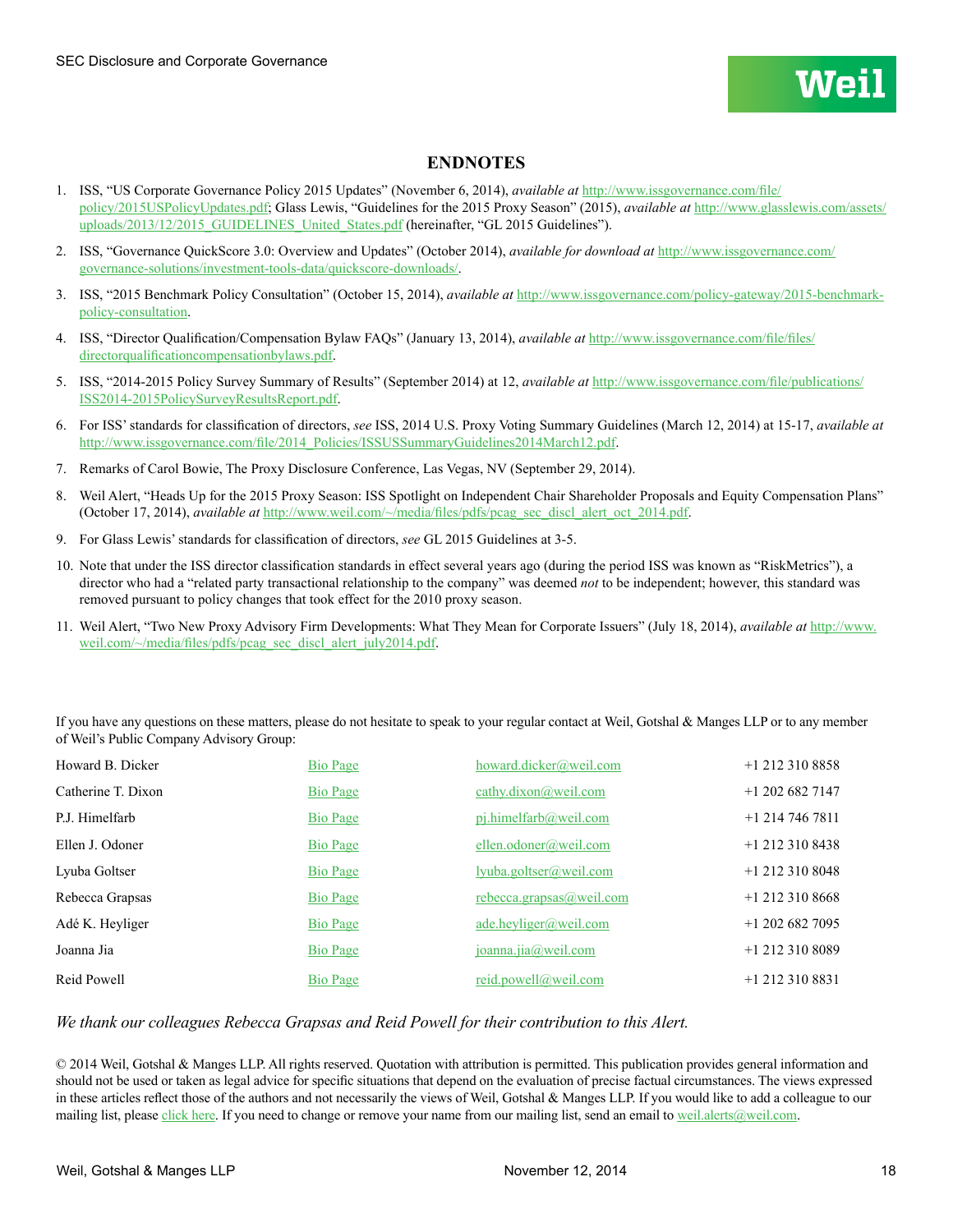

## **Appendix**

## **Circumstances in Which ISS Will Make a Negative Vote Recommendation in Uncontested Director Elections in 2015**

According to ISS proxy voting policies applicable to shareholder meetings held on or after February 1, 2015, ISS has identified more than 40 circumstances that may support a negative vote recommendation in uncontested elections of directors. These circumstances are outlined below. Changes from ISS' 2014 policies are noted in italics.

## **Individual Directors, Committee Members or the Entire Board**

ISS will recommend a negative vote ("against" or "withhold") for directors individually, or with respect to committee members or the entire board due to:

#### *Governance failures:*

- Material failures of governance, stewardship, risk oversight (examples include bribery, large or serial fines or sanctions from regulatory bodies, significant adverse legal judgments or settlements, hedging of company stock, or significant pledging of company stock), or fiduciary responsibilities at the company
- Failure to replace management as appropriate
- <sup>l</sup> Egregious actions related to service on other boards that raise substantial doubt about the director's ability to effectively oversee management and serve the best interests of shareholders at any company

#### *Unilateral Bylaw/Charter Amendments:*

- <sup>l</sup> *Board amendment of the company's bylaws or charter without shareholder approval/ratification in a manner that materially diminishes shareholders' rights or that could adversely impact shareholders, considering the following factors, as applicable:*
	- ¡ *The board's rationale for adopting the bylaw/charter amendment without shareholder approval or ratification*
	- ¡ *Disclosure by the company of any significant engagement with shareholders regarding the amendment*
	- ¡ *Level of impairment of shareholders' rights caused by the board's unilateral amendment to the bylaws/charter*
	- ¡ *The board's track record with regard to unilateral board action on bylaw/charter amendments or other entrenchment provisions*
	- ¡ *The company's ownership structure and existing governance provisions*
	- ¡ *Whether the amendment was made prior to or in connection with the company's IPO*
	- ¡ *The timing of the board's amendment to the bylaws/charter in connection with a significant business development*
	- ¡ *Other relevant factors*

ISS will consider vote recommendations on a "case-by-case" basis for directors individually, committee members or the entire board due to: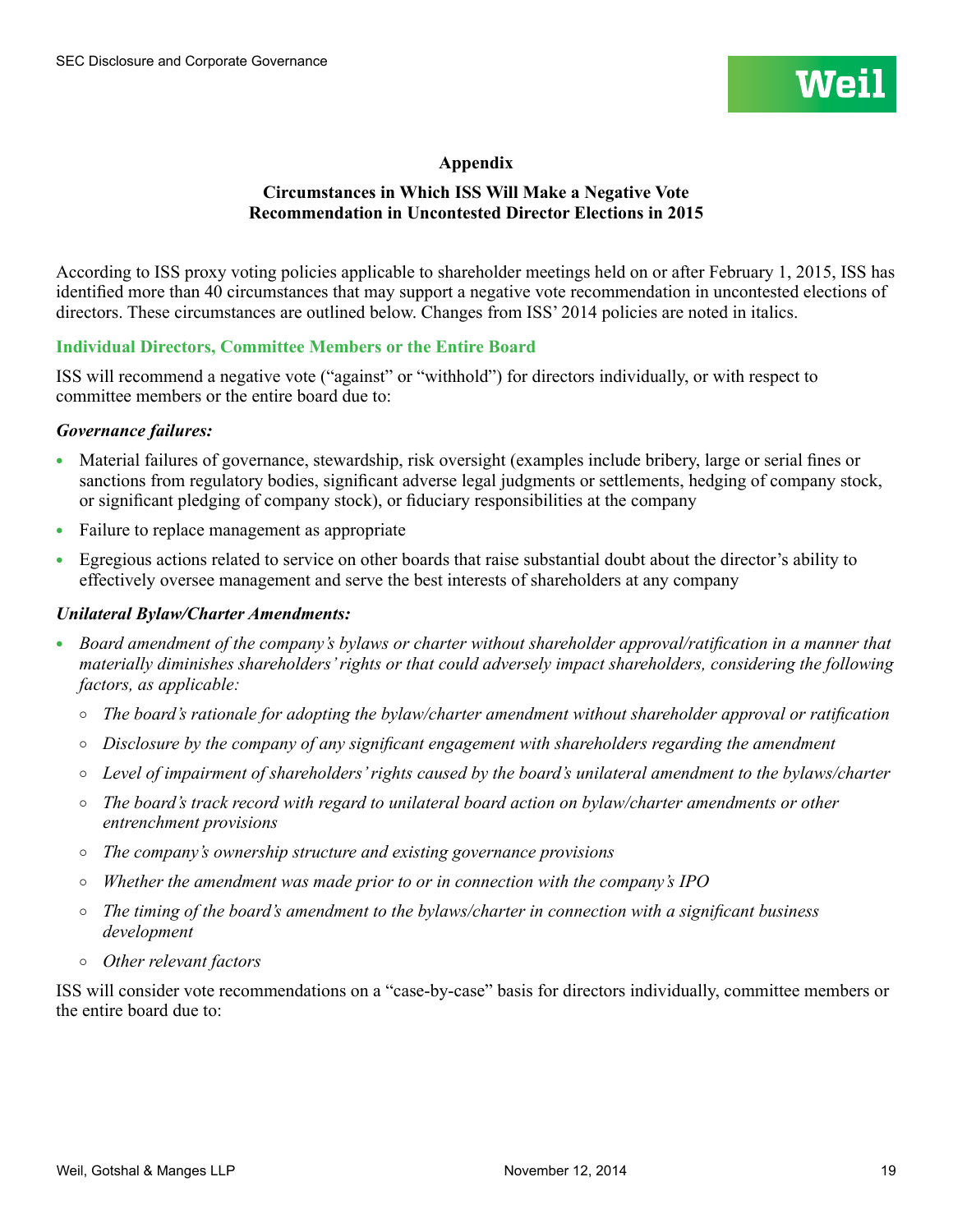#### *Board responsiveness:*

- <sup>l</sup> The board failed to act on a shareholder proposal that received approval by a majority of votes cast in the previous year. Factors that will be considered are:
	- $\circ$  Disclosed outreach efforts by the board to shareholders in the wake of the vote
	- The board's rationale, as provided in the proxy statement, for the level of implementation of the proposal
	- Subject matter of the proposal
	- $\circ$  Level of support for and opposition to the proposal at past meetings
	- $\circ$  Board actions in response to the majority vote and its shareholder engagement
	- $\circ$  Continuation of the underlying issue as a voting item on the ballot (as either shareholder or management proposals)
	- Other factors as appropriate
- <sup>l</sup> At the previous board election, any director received more than 50 percent negative votes of the votes cast and the company failed to address the underlying issue(s) that caused these high negative votes
- <sup>l</sup> The board failed to act on takeover offers where a majority of shareholders tendered their shares
- <sup>l</sup> The board implemented an advisory vote on executive compensation on a less frequent basis than the frequency that received the majority of votes cast at the most recent shareholder meeting at which shareholders voted on the say-on-pay frequency
- When no say-on-pay frequency received a majority and the board implements an advisory vote on executive compensation on a less frequent basis than the frequency that received a plurality of the votes cast at the most recent shareholder meeting at which shareholders voted on the say-on-pay frequency, taking into account:
	- $\circ$  The board's rationale for selecting a frequency that is different from the frequency that received a plurality
	- $\circ$  The company's ownership structure and vote results
	- ISS' analysis of whether there are compensation concerns or a history of problematic compensation practices

#### **Individual Directors**

In addition to the circumstances discussed above, ISS will recommend a negative vote ("against" or "withhold") for an individual director:

#### *Attendance:*

- Who attends less than 75 percent of board and committee meetings for the period of service (or missed more than one meeting, if the director's total service was three or fewer meetings), unless the absence was due to medical issues or family emergencies, and the reason for such absence is disclosed in the proxy statement or other SEC filing
- If the proxy disclosure is unclear and insufficient to determine whether the director attended at least 75 percent of board and committee meetings during the period of service

#### *"Overboarding:"*

• Who sits on more than six public company boards, with boards of subsidiaries with publicly-traded stock counting as separate boards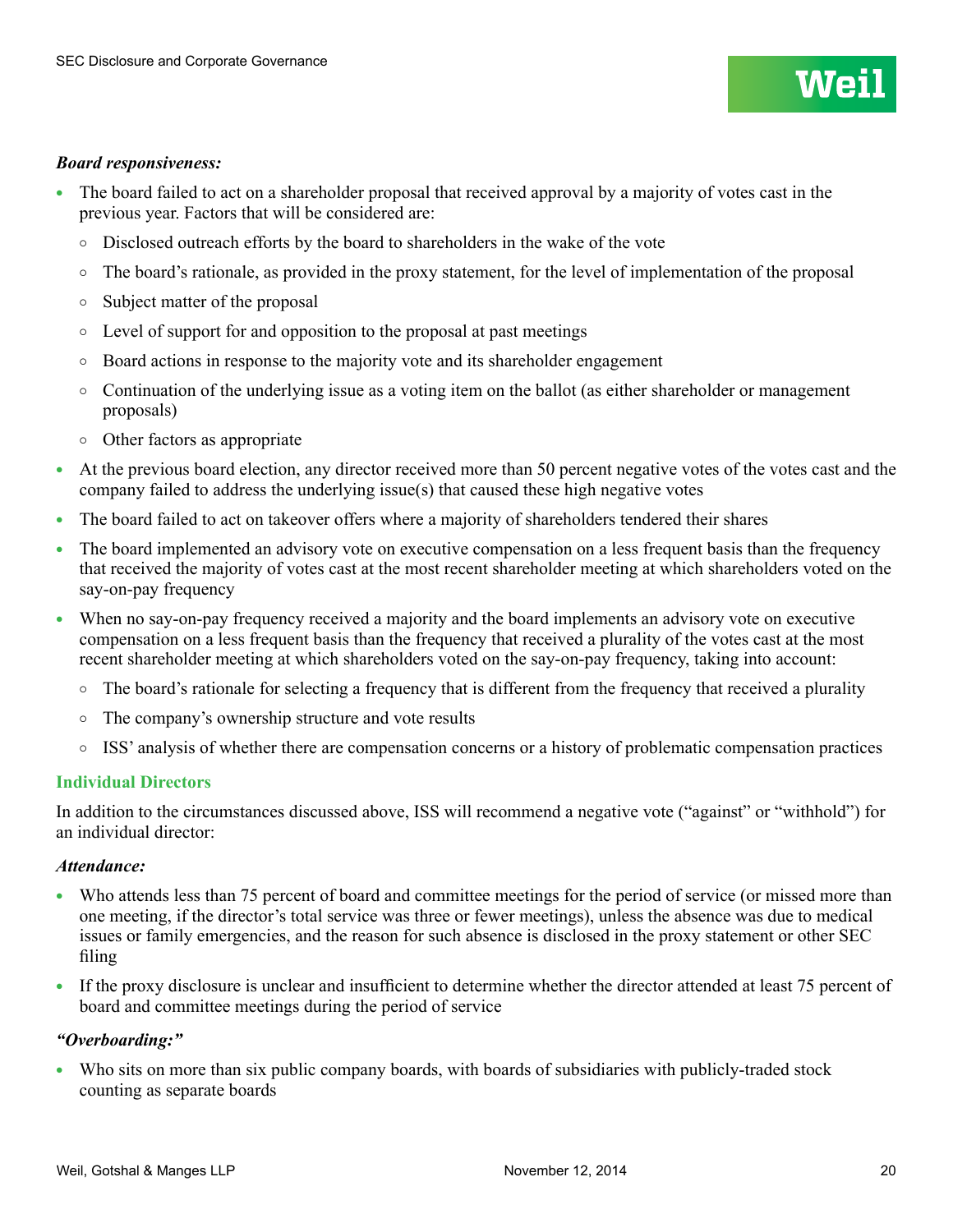Who is CEO of a public company and sits on boards of more than three public companies in total, with boards of subsidiaries with publicly-traded stock counting as separate boards (the negative vote recommendation will apply only to elections for the outside boards but not the boards of controlled subsidiaries and affiliates of the CEO's own board)

## *Independence:*

<sup>l</sup> Who is an "inside" or affiliated outside director serving on the audit, compensation or nominating committee

## **Entire Board**

In addition to the circumstances discussed above relating to the entire board, ISS will recommend a negative vote ("against" or "withhold") for all directors (except for new nominees, who will be considered on a "case-by-case" basis) if:

#### *Problematic takeover defenses:*

- <sup>l</sup> The board is classified and a continuing director responsible for a problematic governance issue at the board/ committee level that would warrant a negative vote recommendation is not up for election (ISS may hold any or all appropriate nominees, except new nominees, accountable)
- The board lacks accountability and oversight, coupled with sustained poor performance of the company relative to peers measured by one-year and three-year total shareholder returns in the bottom half of a Russell 3000 company's four-digit Global Industry Classification Group (ISS will consider "problematic" the following governance practices – a classified board structure, a supermajority vote requirement, a plurality vote standard in uncontested director elections or majority vote standard for director elections with no carve-out for contested elections, inability of shareholders to call special meetings or act by written consent, a dual-class capital structure, and/or a non-shareholder approved poison pill. ISS will also take into consideration the company's five-year total shareholder return and operational metrics)
- A poison pill has a dead-hand or modified dead-hand feature, in which case a negative vote recommendation will be made every year until the feature is removed
- $\bullet$  The board adopts a poison pill with a term of more than 12 months or renews any existing pill including a pill with a term of 12 months or less without shareholder approval (a commitment or policy that puts a newly adopted pill to a binding shareholder vote may potentially offset a negative vote recommendation)
- <sup>l</sup> The company maintains a poison pill that was not approved by shareholders (ISS will review annually for companies with classified boards and at least once every three years for companies with declassified boards)
- <sup>l</sup> The board makes a "material adverse change" to an existing poison pill without shareholder approval
- On a "case-by-case" basis: the board adopts a poison pill with a term of 12 months or less without shareholder approval, taking into account the following factors:
	- The date of the pill's adoption relative to the date of the next meeting of shareholders (whether the company had time to put the pill on the ballot for shareholder ratification given the circumstances)
	- $\circ$  The company's rationale
	- The company's governance structure and practices
	- $\circ$  The company's track record of accountability to shareholders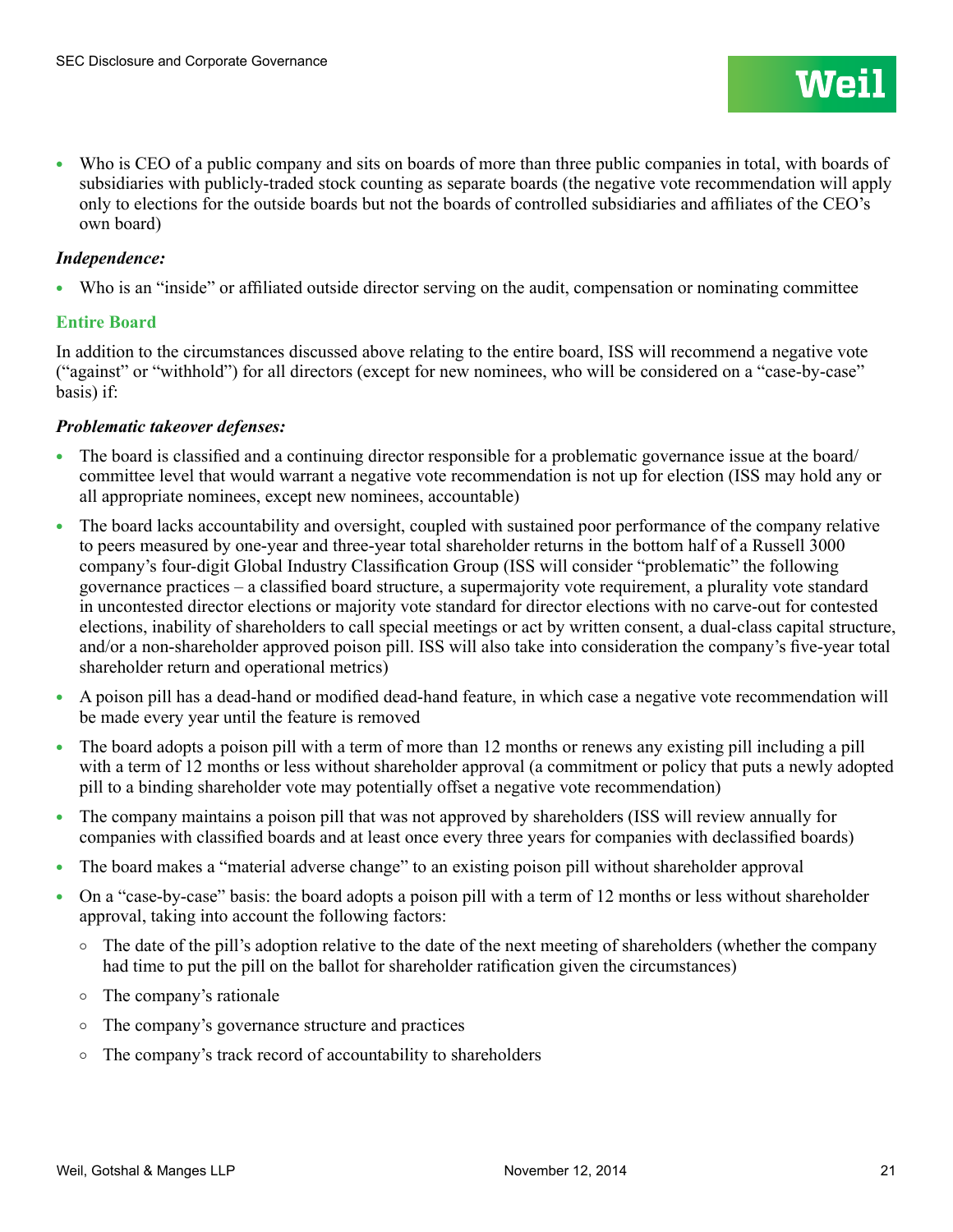## *Problematic compensation practices:*

- On a "case-by-case" basis: in exceptional circumstances, if the company's previous say-on-pay proposal received the support of less than 70 percent of votes cast (see below)
- In the absence of a say-on-pay vote or in egregious situations if:
	- There is a significant misalignment between CEO pay and company performance (see below)
	- $\circ$  The board exhibits a significant level of poor communication and responsiveness to shareholders
	- $\circ$  The company fails to submit one-time transfers of stock options to a shareholder vote
	- The company fails to fulfill the terms of a burn rate commitment made to shareholders
	- $\circ$  The company maintains significant "problematic pay practices" (see below)
- The company has recently practiced or approved problematic pay practices (see below)

## *Problematic audit-related practices:*

• On a "case-by-case" basis: poor accounting practices rising to a level of serious concern (such as fraud, misapplication of GAAP, and material weaknesses identified in Section 404 (internal control over financial reporting) disclosures) are identified, taking into consideration the practices' severity, breadth, chronological sequence and, duration, and the company's efforts at remediation or corrective actions

## **All Inside Directors and Affiliated Outside Directors**

ISS will recommend a negative vote ("against" or "withhold") for all inside directors and affiliated outside directors when:

- The company lacks an audit, compensation, or nominating committee so that the full board functions as that committee
- The company lacks a formal nominating committee (even if the board attests that independent directors fulfill the functions of such a committee)
- $\bullet$  The full board is less than majority independent

## **Audit Committee Members**

In addition to the circumstances discussed above relating to committee members, ISS will recommend a negative vote ("against" or "withhold") for audit committee members if:

- Non-audit fees paid to the auditor are excessive (e.g., non-audit fees are greater than audit fees plus audit-related fees plus tax compliance/preparation fees)
- <sup>l</sup> The company receives an adverse opinion on its financial statements from its auditor
- <sup>l</sup> There is persuasive evidence that the audit committee entered into an inappropriate indemnification agreement with its auditor that limits the ability of the company or its shareholders to pursue legitimate legal recourse against the audit firm
- On a "case-by-case" basis: poor accounting practices, which rise to a level of serious concern (such as fraud, misapplication of GAAP, and material weaknesses identified in Section 404 disclosures) are identified, taking into consideration the practices' severity, breadth, chronological sequence and, duration, and the company's efforts at remediation or corrective actions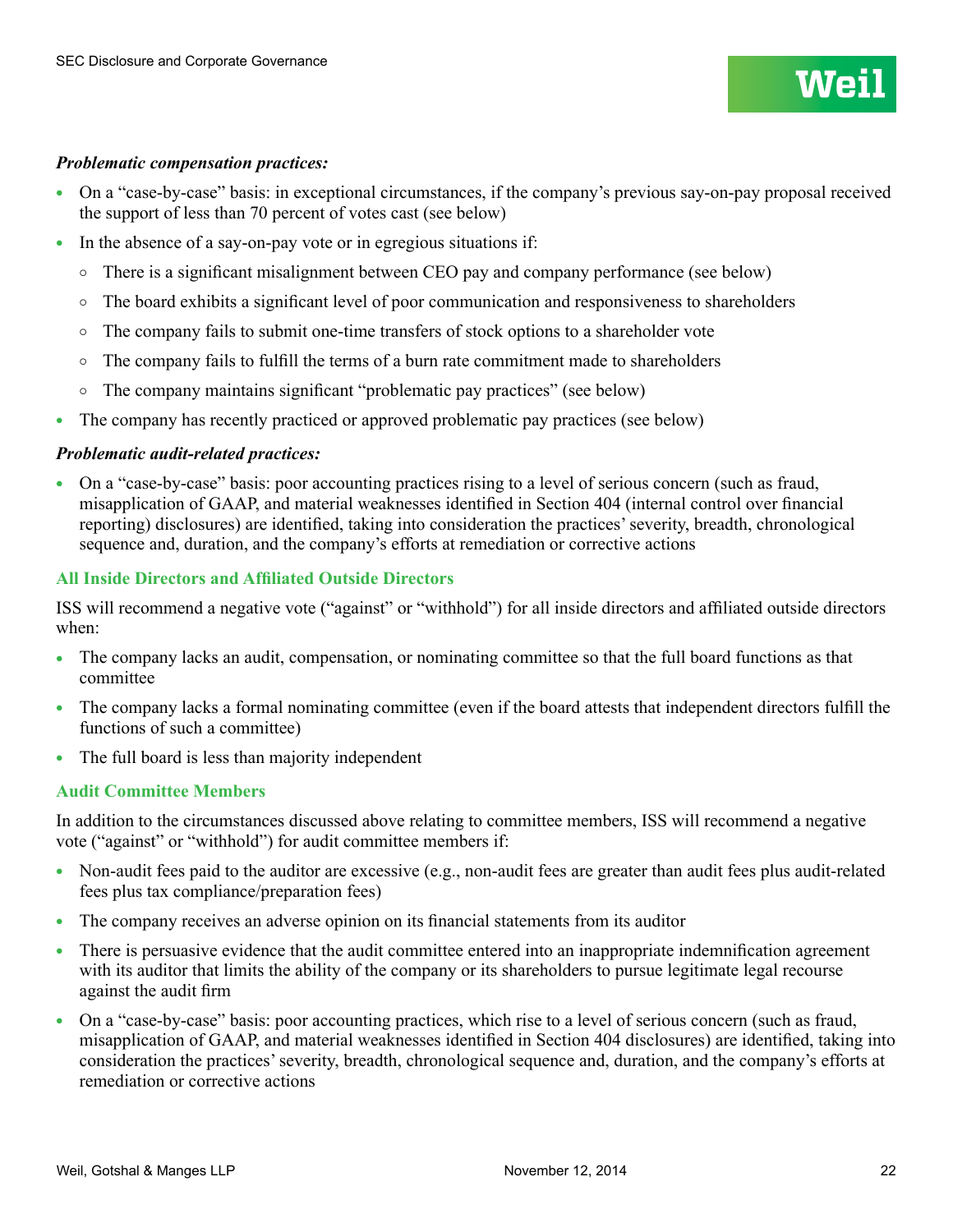## **Compensation Committee Members**

In addition to the circumstances discussed above relating to committee members, ISS will recommend a negative vote ("against" or "withhold") for compensation committee members (and potentially the full board) if:

- On a "case-by-case" basis: the company's previous say-on-pay proposal received the support of less than 70 percent of votes cast, taking into account:
	- The company's response, including:
		- Disclosure of engagement efforts with major institutional investors regarding the issues that contributed to the low level of support
		- Specific actions taken to address the issues that contributed to the low level of support
		- Other recent compensation actions taken by the company
	- Whether the issues raised are recurring or isolated
	- The company's ownership structure
	- $\circ$  Whether the support level was less than 50 percent, which would warrant the highest degree of responsiveness
- In the absence of a say-on-pay vote, or in egregious situations, if:
	- $\circ$  There is a significant misalignment between CEO pay and company performance, considering:
		- Peer group alignment (total shareholder return and CEO's total pay rank within a peer group as measured over one-year and three-year periods and considering the multiple of CEO total pay relative to the peer group median)
		- Absolute alignment (difference between the trend in annual CEO pay changes and the trend in annualized company total shareholder return over the prior five years)
		- Qualitative factors
	- $\circ$  The board exhibits a significant level of poor communication and responsiveness to shareholders
	- $\circ$  The company fails to submit one-time transfers of stock options to a shareholder vote
	- $\circ$  The company fails to fulfill the terms of a burn rate commitment made to shareholders
	- $\circ$  The company maintains significant "problematic pay practices," such as:
		- Repricing or replacing of underwater stock options/SARS without prior shareholder approval (including cash buyouts and voluntary surrender of underwater options)
		- Excessive perquisites or tax gross-ups, including any gross-up related to personal use of corporate aircraft, executive life insurance, bonus, a secular trust or restricted stock vesting
		- New or extended agreements that provide for:
			- Change in control payments exceeding three times base salary plus bonus
			- Change in control severance payments without involuntary job loss or substantial diminution of duties ("single" or "modified single" triggers)
			- Change in control payments with excise tax gross-ups (including "modified" gross-ups)